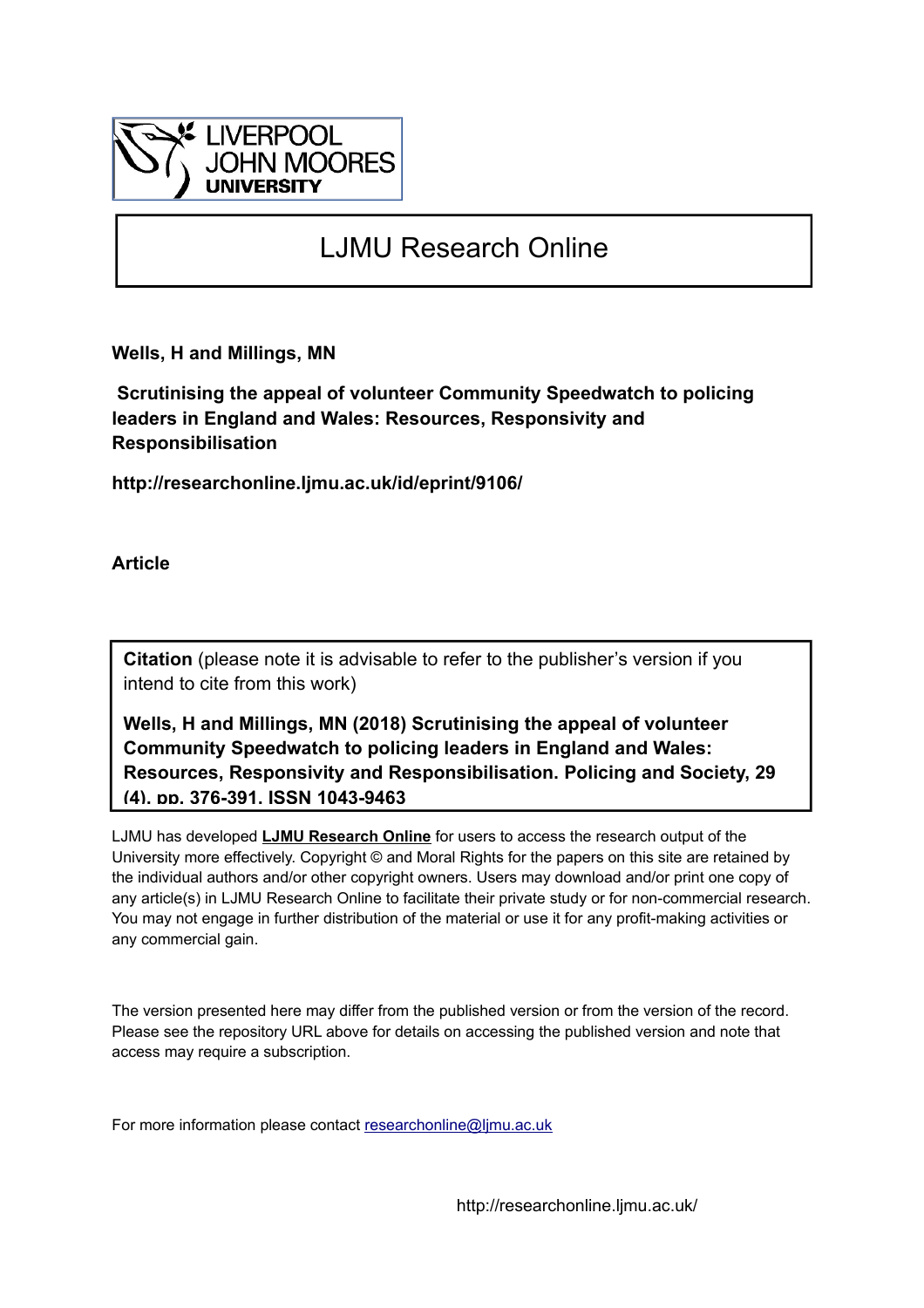## **Title Page:**

Scrutinising the appeal of volunteer Community Speedwatch to policing leaders in England and Wales: Resources, Responsivity and Responsibilisation

Author 1: Helen Wells Affiliation: Keele University Postal Address: School of Social Science and Public Policy, Keele University, Staffordshire, ST5 5BG Telephone number: 01782 733748 Email address: h.m.wells@keele.ac.uk

Author 2: Matthew Millings Affiliation: Liverpool John Moores University Postal Address: School of Law, Liverpool John Moores University, Liverpool, L3 5UG Telephone number: 0151 231 3838 Email address: m.n.millings@ljmu.ac.uk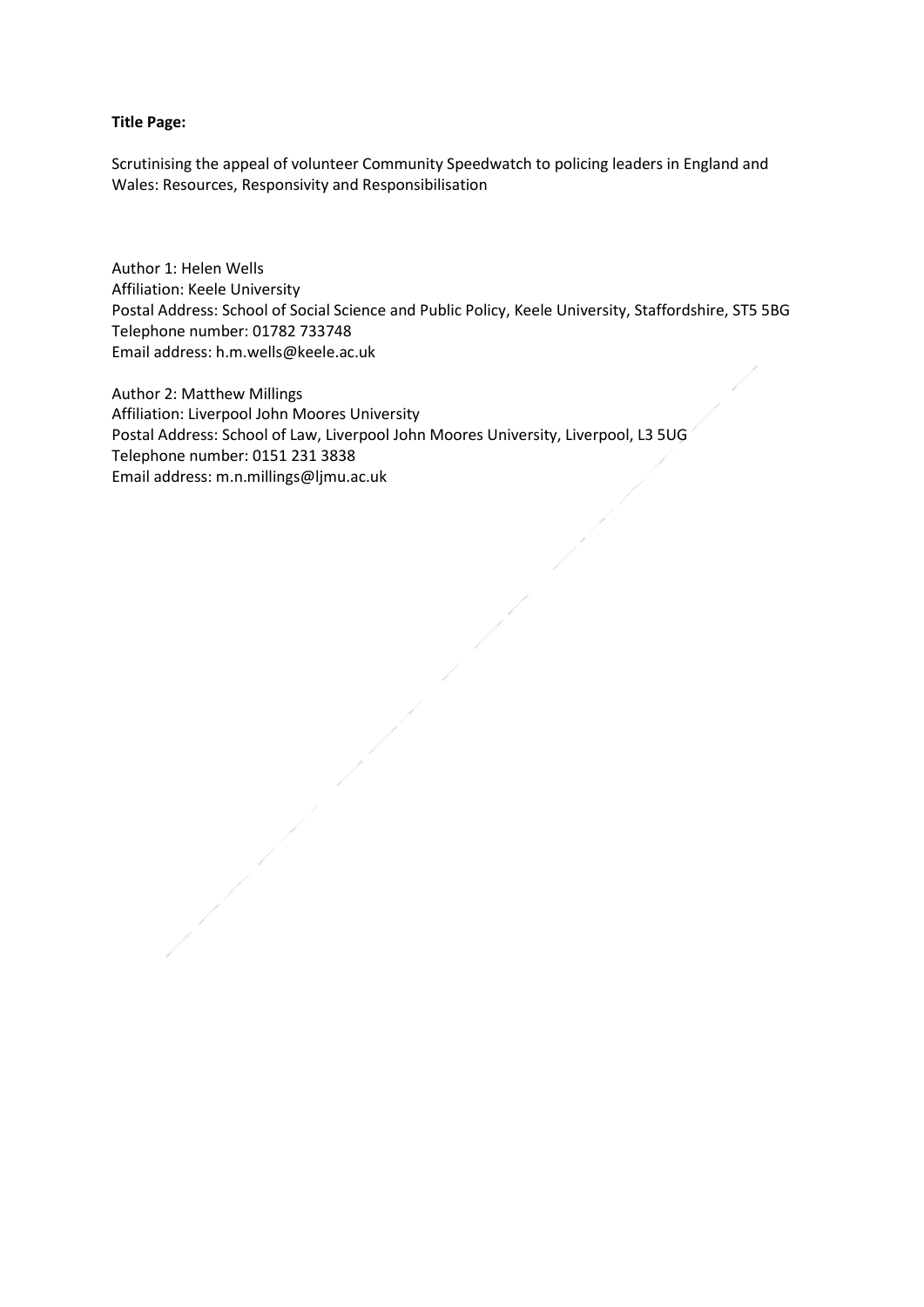Scrutinising the appeal of the Community Speedwatch volunteer programme to policing leaders in England and Wales: Resources, Responsivity and Responsibilisation

# **Abstract:**

This article focuses on 'Community Speedwatch' (CSW) - a particular volunteering approach that has apparently attracted the attention of senior police decision-makers in England and Wales over recent years. It considers the significance of decisions by many Police and Crime Commissioners (PCCs) and Chief Constables to embrace CSW as a response to calls from the public for action against speeding motorists. CSW is apparently an option that ticks many boxes in a new era characterised by the increasing democratic accountability of the police. Whilst frequently promoted using the popular language of 'empowerment', 'localism', 'self-help' or 'ownership', and seemingly well-suited to current trends towards the increasing responsibilisation of the public, CSW should not be looked at as a straightforward example of a concerned public gifting their time to a grateful police. Rather than consider the road safety merits of the scheme, this paper views CSW as something of a tool which PCCs and Chief Constables can use to negotiate the often conflicting demands placed upon them in straightened economic circumstances. The paper draws on 22 interviews conducted with PCCs (during their first tenure) and Chief Constables in England and Wales.

**Key words**: Community Speedwatch, Police and Crime Commissioner, Chief Constable, volunteer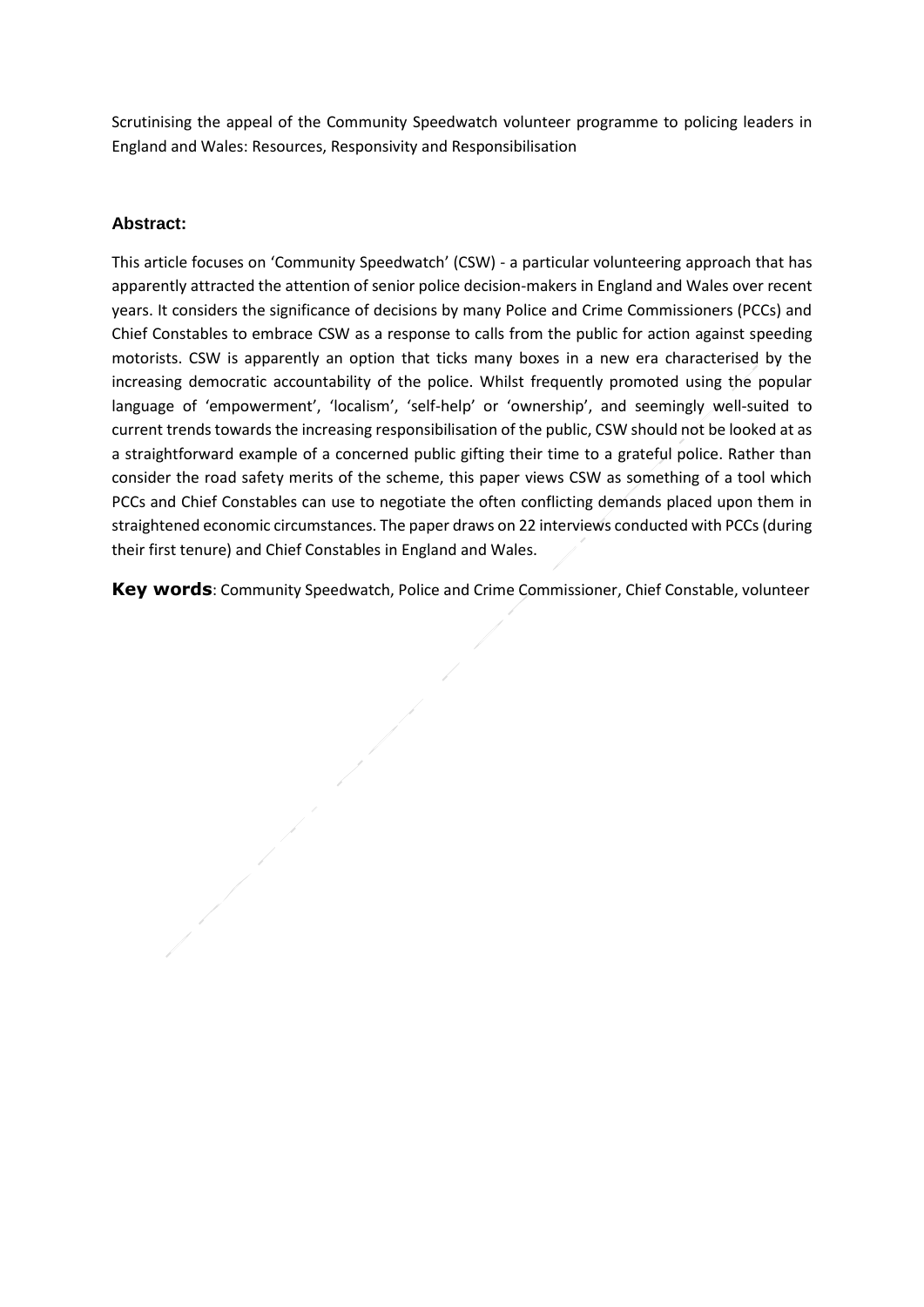#### **Introduction**

The Police Reform and Social Responsibility Act 2011 represented the most profound shift in the governance and accountability structures of public policing in England and Wales since the 1964 Police Act (Reiner, 2016). Whereas previous transitional reform of mechanisms to hold the police to account had focused primarily on judicial accountability and the use of force by officers, the establishment of the role of Police and Crime Commissioners (PCCs) marked a shift in emphasis where democratic accountability and the increased visibility and public scrutiny of police policy making took precedence (Murphy et al. 2017). In 41 police force areas in England and Wales elected PCCs<sup>1</sup> have the powers to hire and fire their Chief Constable, they are responsible for developing local crime and policing plans, and set force budgets and spending plans. The 1964 Police Act had introduced the tripartite structure of police accountability – of the Chief Constable, local Police Authority, and the Home Office – and all subsequent revisions had (sometimes subtly) helped extend the centralised influence of the Home Office in defining national priorities and afforded renewed protection to the operational independence of the Chief Constable (Loveday, 2018). However, the effect of the 2011 Police Reform and Social Responsibility Act, one part of a renewed wider governmental commitment to localism, was to usher in a new landscape of democratic accountability requiring a renegotiation of the relationships between operational police leaders (Chief Constables), elected officials responsible for defining policy (PCCs) and the public as both responsibilised agents of co-production and through voting in officials to shape policing policy.

This article draws on interviews conducted in 2014, two years after the election of the first tranche of PCCs, in 11 out of the 41 force areas in England and Wales that have PCCs. Pairings of Chief Constables and PCCs were interviewed separately about their views on roads policing policies. At a time when the working relationships between the operational police lead and the publicly elected official with a mandate to deliver on their manifesto promises were still in their infancy, the research provided a privileged insight into the dynamics of the development and delivery of policing provision (see Wells 2018).

The focus in this article is specifically upon one topic that was raised unprompted in almost all of the interviews - the role of volunteers within roads policing and specifically the use of Community Speedwatch (CSW) programmes. CSW is a UK-wide initiative whereby local, police-trained volunteers use monitoring equipment to identify speeding motorists, then pass the vehicle details to the police who issue warning/educational letters to the registered keepers<sup>2</sup>. It is, we feel, important to scrutinise how police leaders understand the motivations of volunteers and to interrogate the contribution they feel proactive public participation in policing can make. The sharpening of focus upon roads policing provides clear insight into the capacity of those responsible for the delivery of local policing activities to facilitate - and to conversely restrict - volunteer opportunities in this field. However, in ways that we feel resonate with other areas of police business where there are similar pressures to extend volunteer participation, the analysis of the dynamic interplay between police leaders here helps to understand how relationships between police services and their publics need to be framed within an evolving (democratic) accountability landscape. As we demonstrate, the act of being seen to *engage* volunteers becomes just as significant for police leaders as the *deployment* of volunteers to bolster (or innovate) service provision.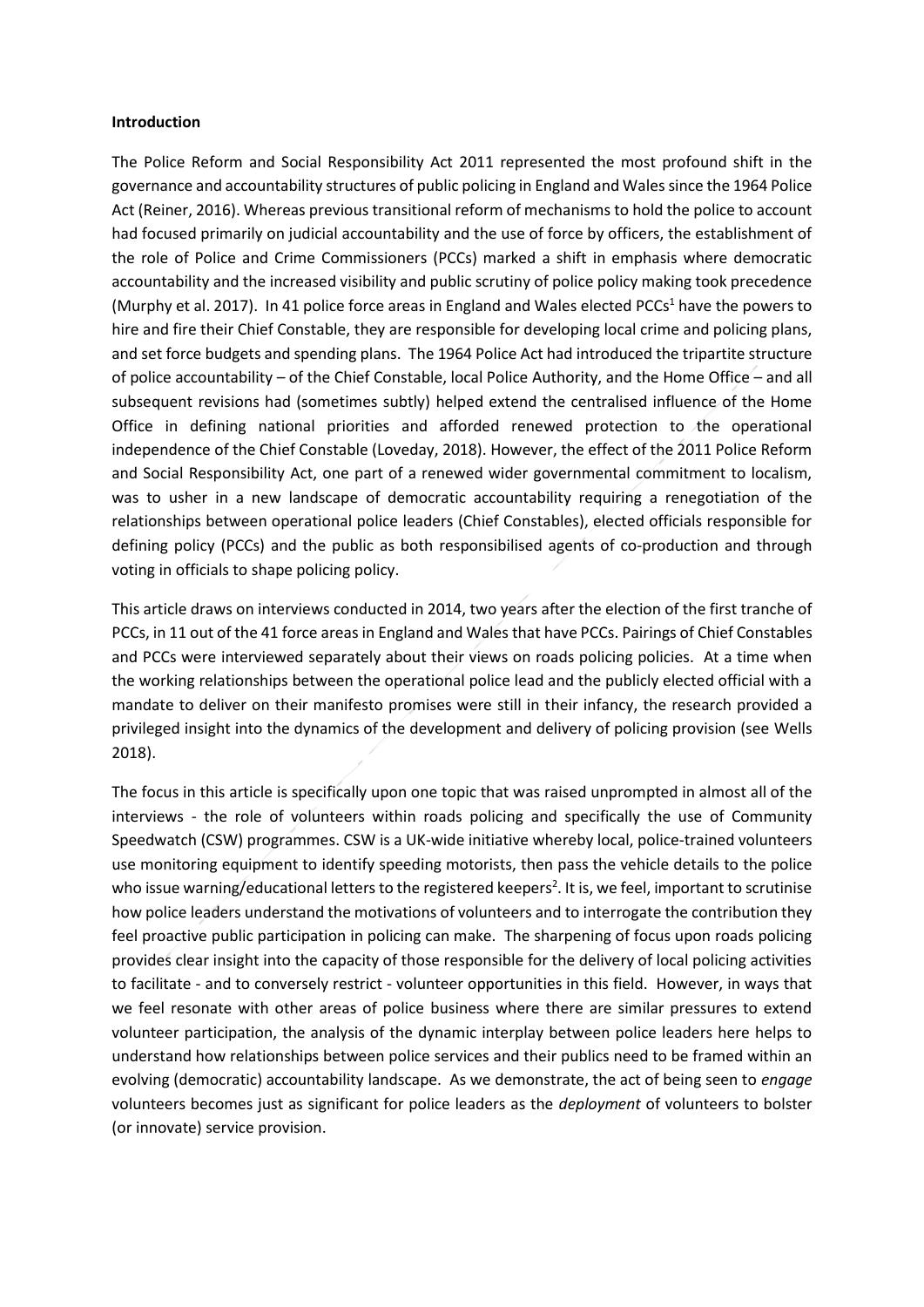The article firstly contextualises the current increased appetite for police services to engage with volunteers. This discussion illustrates why the role of volunteers within roads policing and the management of unlawful and dangerous behaviours on the roads is so contested. Following a review of the methods used to deliver the research project's ambitions, the focus of the article is a discussion of findings from interviews with PCCs and Chief Constables. This analysis helps to determine the police leaders' assessments of what they consider to be the impact of CSW programmes, and how, why and when they feel citizens should be mobilised to support the operational practices of the public police. To anticipate the article's findings, the police leaders' reflections on CSW not only expose the nuances of the motivations for, and attractions to supporting these projects, but actually promote the need to renew thinking on how relationships between citizen, volunteers and policing need to be framed. For PCCs the deployment of volunteers through CSW initiatives advance their claims that they are engaging with expressed areas of public concern, whilst for Chief Constables the engagement with community-led CSW programmes evidences operational flexibility in working constructively with PCC stakeholders in policing. The landscape that emerges is one of police leaders seeking to position themselves amid blurred operational boundaries, the need to manage populist urges, and a lack of evidence-based policies to draw upon. Within this context the potential role of volunteers needs to be understood as responsibilised citizens delivering policing services. Their altruism determines that 'the volunteer' offers the scope to innovate policing provision in the furtherance of co-produced policing forms (such as CSW). However, the appetite and motivations of police leaders to engage with volunteers, to stimulate and sustain their motivations for volunteering, and to do so in ways that are fair and equitable with the wider public, need to be scrutinised to determine the future prospects for the meaningful integration of volunteers within contemporary policing.

#### **The role of volunteers within policing**

There are, it seems, three motivations for increasing the participation of volunteers in the shaping and delivery of policing policy and practice. The challenging economic climate faced by a number of police forces globally mean volunteers are a resource of labour and expertise that can be usefully deployed to supplement and bolster capacity (Dobrin and Wolf, 2016). At a time when the need for police forces to maintain legitimacy and accountability has never been better understood, the public are an audience to be engaged and a community whose trust needs to be won - and enhancing opportunities for active community participation supports this (Slanksy, 2008). Thirdly, as part of the growing awareness of the limits of the public police to control crime effectively, police volunteers serve to expand and innovate current policing forms, providing scope to increase the levels and visibility of service to communities, and in forging new lines of communication between police services and their publics (Ren et al., 2006). Whilst the deployment of volunteers within policing models is far from a recent development - policing models on both sides of the Atlantic and elsewhere have used volunteers since their inception - the challenges of operating within tight fiscal budgets and to deliver across an increasing array of tasks and crime problems is stimulating the current interest in mobilising support from members of the public.

In England and Wales, the Special Constabulary Act of 1831 authorised the duties of volunteer police officers. This was only a short time after the 1829 Metropolitan Police Act that formalised a model of policing that many modern policing systems are predicated on. In jurisdictions like Australia, Canada,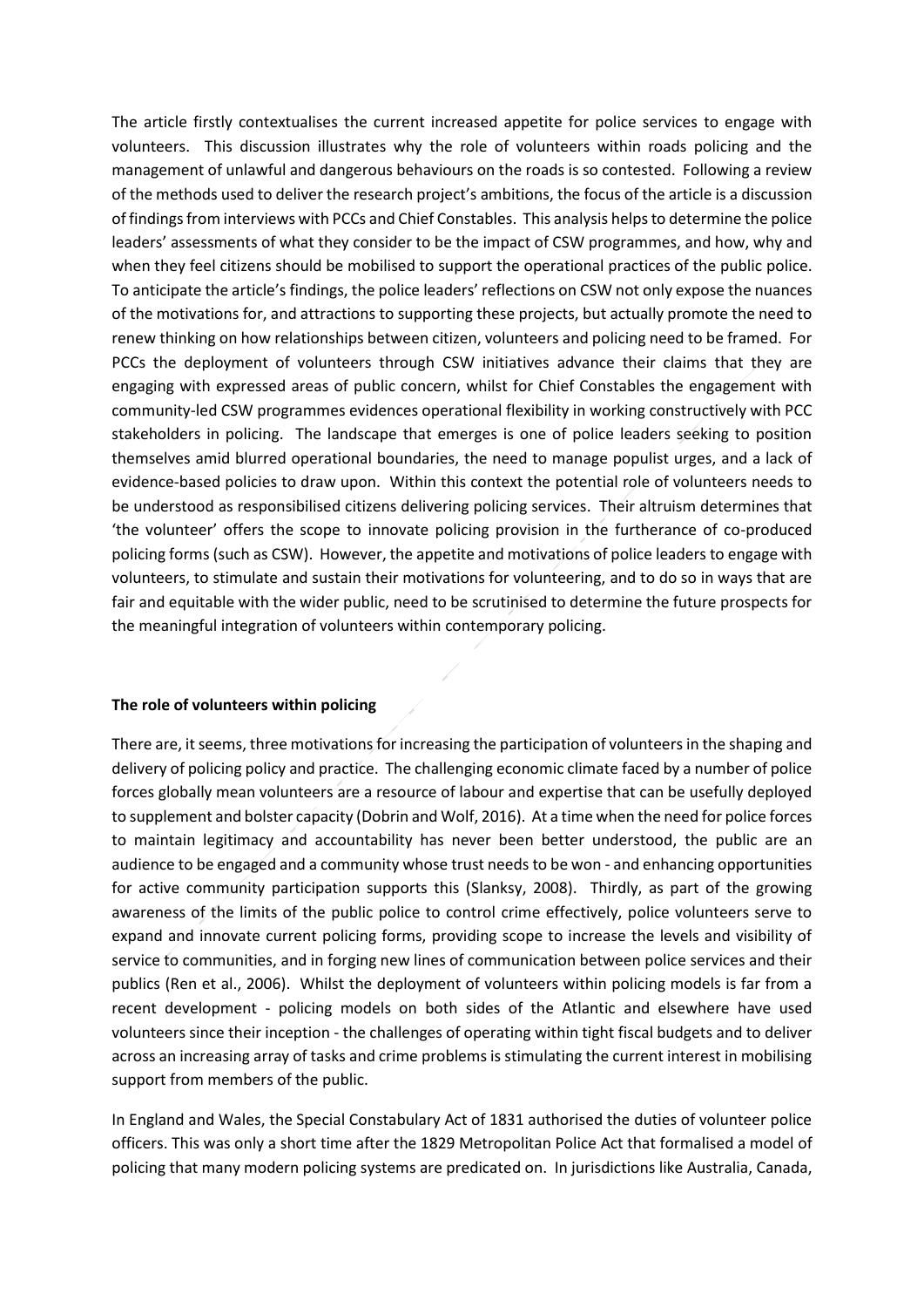the Caribbean and the United States, that can trace their origins back to this model, it is now possible to identify how non-sworn volunteers in policing, police volunteers and part-time staff with some or all of the authority of full-time officers, are deployed to compliment professional public police services (Crawford and Lister, 2004, p. viii). In a small but evolving body of literature in both the UK and US there is growing evidence of the increasingly diverse, innovative and formalised ways volunteers are being deployed. Dobrin and Wolf (2016) highlight how in the US volunteers are utilised to supplement full-time staff for special events and emergencies, but also for participation in specialised roles as marine, narcotics, warrant and dedicated community policing forms. Millie (2018) explores how the introduction of police powers for volunteers under the Police and Crime Act 2017 has impacted upon community policing capabilities in the UK context.

But equally as significant for a public sector turning to volunteers to fulfil roles and "stretch tight budgets" (Wolf, Pepper and Dobrin, 2016: 91) has been a wider narrative (particularly characteristic of the UK and US) of individual empowerment, 'active citizenship', and responsibilisation (Garland, 1996:452). Here the emphasis has been on stimulating public cooperation in preventing and investigating crime where, as a report by HM Inspectorate of Policing (2010:11) outlined, "individuals and communities must mobilise their defences by re-establishing acceptable rules of behaviour for those in public spaces or impacting on their neighbours". Whilst, the report continued, the police and partner agencies have roles to play, efforts to respond to incivilities "must involve doing it with the people on the receiving end of this behaviour" (ibid). Informally, a self-interested form of responsibilisation has seen individuals go beyond the state to purchase protection and security services (see Loader et al. 2014). More formally, responsibilisation has centred upon the 'coproduction' of policing forms to more meaningfully renegotiate responsibility for responding to incivility between police services and citizens (Faulkner and Burnett, 2012). One ambition is the development of more dynamic forms of accountability and representation that 'reconnect' the police to their publics, engineering more holistic inputs when shaping operational policing practice and priorites (Lister, 2013: 240). The devolving of traditional policing tasks and powers to individuals, groups and bodies beyond the professional police is another ambition.

As a consequence, the active participation of citizens in policing currently appears to be taking a variety of forms, and at an increasing rate (Bullock, 2017). Members of the public have the power to elect police leaders, to judge their performance, and - through structures designed to enrich democratic accountability - 'engage in exchange with service providers' (Bullock and Leeney, 2013:200). Volunteers work alongside full-time officers in fulfilling established operational tasks whilst those self-motivated to take on greater ownership and involvement in local issues specific to their area are engaged in policing forms that actually innovate service provision. It is within this latter group that we need to understand the development of CSW initiatives – used extensively in the UK, US and Canada – and scrutinise the roles of police leaders in facilitating active participatory citizenship in policing.

CSW programmes enable volunteers to work within their locality to carry out speed checks on their local roads. The police-trained volunteers use monitoring equipment to identify speeding motorists then pass vehicle details to the police who issue warning/educational letters to the registered keepers of those vehicles. Research evidence is limited in terms of the effectiveness of such schemes, but Toy (2012:29) argues a CSW programme "undoubtedly increase[s] community cohesion around the issue of speeding and provides a visible reminder to drivers that speeding is illegal". As an innovative and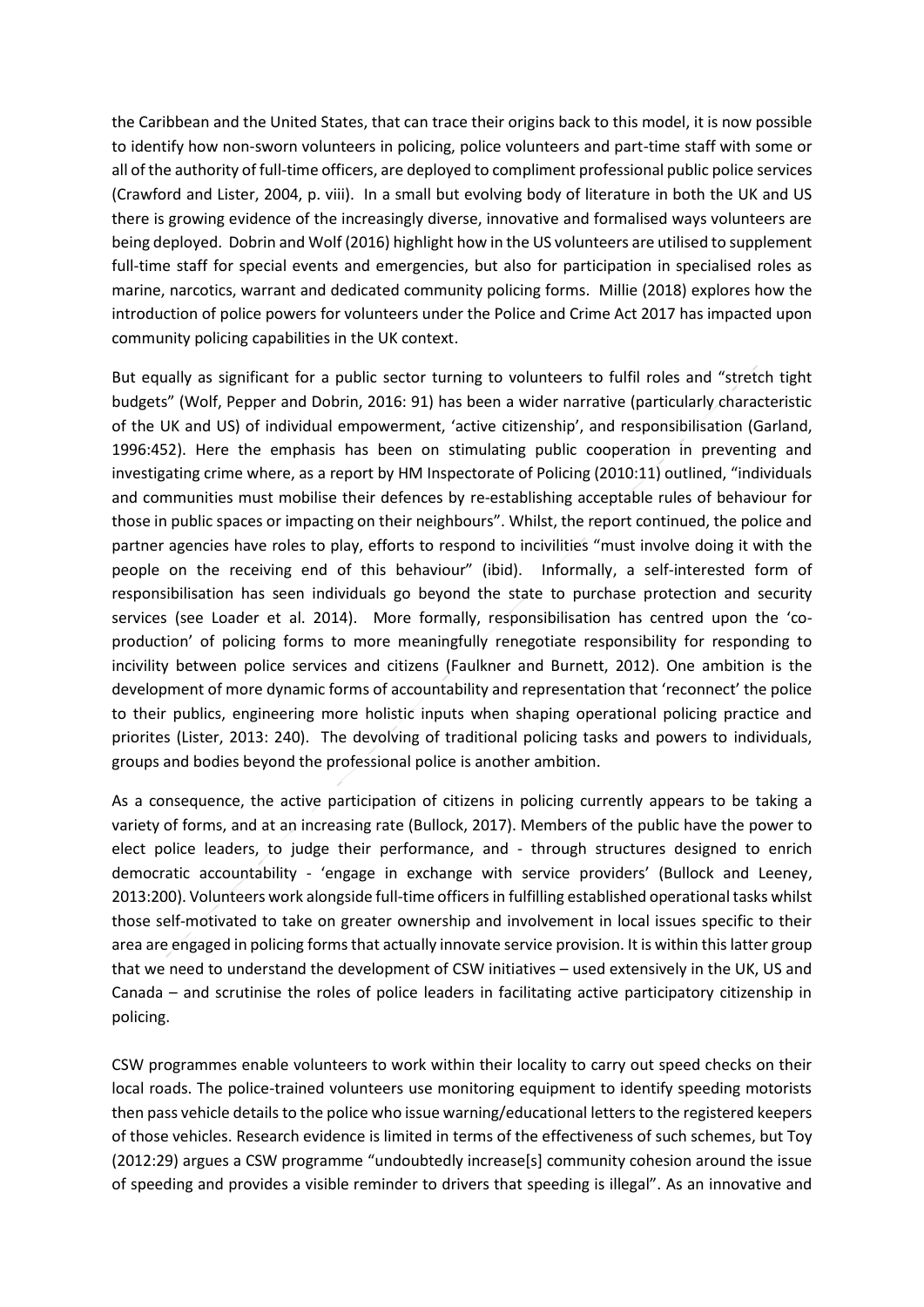responsive form of practice development the volunteer-led nature of CSW *might* be argued to have the potential to "increase public confidence and provide greater resonance in attempts by police agencies to engage with their communities" (Gravelle and Rogers, 2009:1). In the spirit of developing collaborative relationships with partners to tackle problems, the enthusiastic, empowered CSW volunteer (whose efforts and time are freely given for the mutual benefit of themselves and their local policing infrastructure) *could* represent responsibilised co-production in action (Bullock and Leeney, 2013). The manifestation of groups in areas where the police do not see enforcement as a priority  $$ but where community concern about speeding motorists is high – emphasises how the operation of CSW programmes could become an extension to police service provision. The activities of CSW programmes also illustrate that, firstly, in an ideal world, volunteer participation in policing can be *reactive* in helping bolster service provision amidst shrinking resources or to fill skills shortages (Ren et al, 2006). But they might also, (stimulated through discourses of responsibilisation and insecurity around police service capability) be *proactive* where increasingly citizens "take it upon themselves to remedy this by assisting law enforcement or through independent moves to self-help" (Ayling, 2007:84), and (in a break from the top-down responsibilisation process identified by Garland 1996:452<sup>3</sup>) are part of an agenda of responsibilisation that is being driven by the responsibilised.

# **The peculiarities of roads policing in an evolving accountability landscape**

The deployment of volunteers to monitor speeding motorists whose driving behaviours have been viewed *by the public* as a posing threat, harm or risk would suggest that CSW initiatives represent the successful integration of volunteers within policing. One reading of this scenario is therefore that citizens have been suitably mobilised to help co-produce a solution to a local problem and the capacity of the police to identify problematic behaviours has been enriched. An alternative reading is that that same public has responsibilised itself in the absence of what they deem to be sufficient activity by the authorities.

Further complicating this particular scenario is the fact that citizen involvement in road safety policing is contested, especially within the North American and now UK contexts where policing is increasingly electorally accountable. Roads policing potentially unsettles any sense that the police are simply working *for* 'the people', *against* 'criminals'. Where policing has an elected element it poses a challenge in that it constructs the voting population as potential offenders *as well as* potential victims (in a way that most policing does not) (Wells, 2016, 2018). Controversies about the use of automated technology to enforce speed limits are part of the recent history of roads policing that continue to cast a shadow over policy in this area both in the UK (Wells, 2018) and more widely (Fleiter and Watson, 2012).

The uncertainty around the mandate from the public for roads policing is particularly significant in a time of fiscal constraint, where it may appear to be an area that can be cut without too much controversy. Indeed, only one in five members of the general UK public, when polled, apparently consider roads policing to be an appropriate focus for a PCC (IPSOS/MORI, 2012), while other research has suggested that the public rated the job of "control[ling] and supervis[ing] road traffic" 31st out of a list of 37 tasks currently carried out by the police, in terms of its perceived importance (Redshaw *et al.* 1997: 291). In the UK, this particular policing task *has* previously been signalled by the Home Office as a viable area for achieving cuts in expenditure, with its activities "shed or moved to other agencies"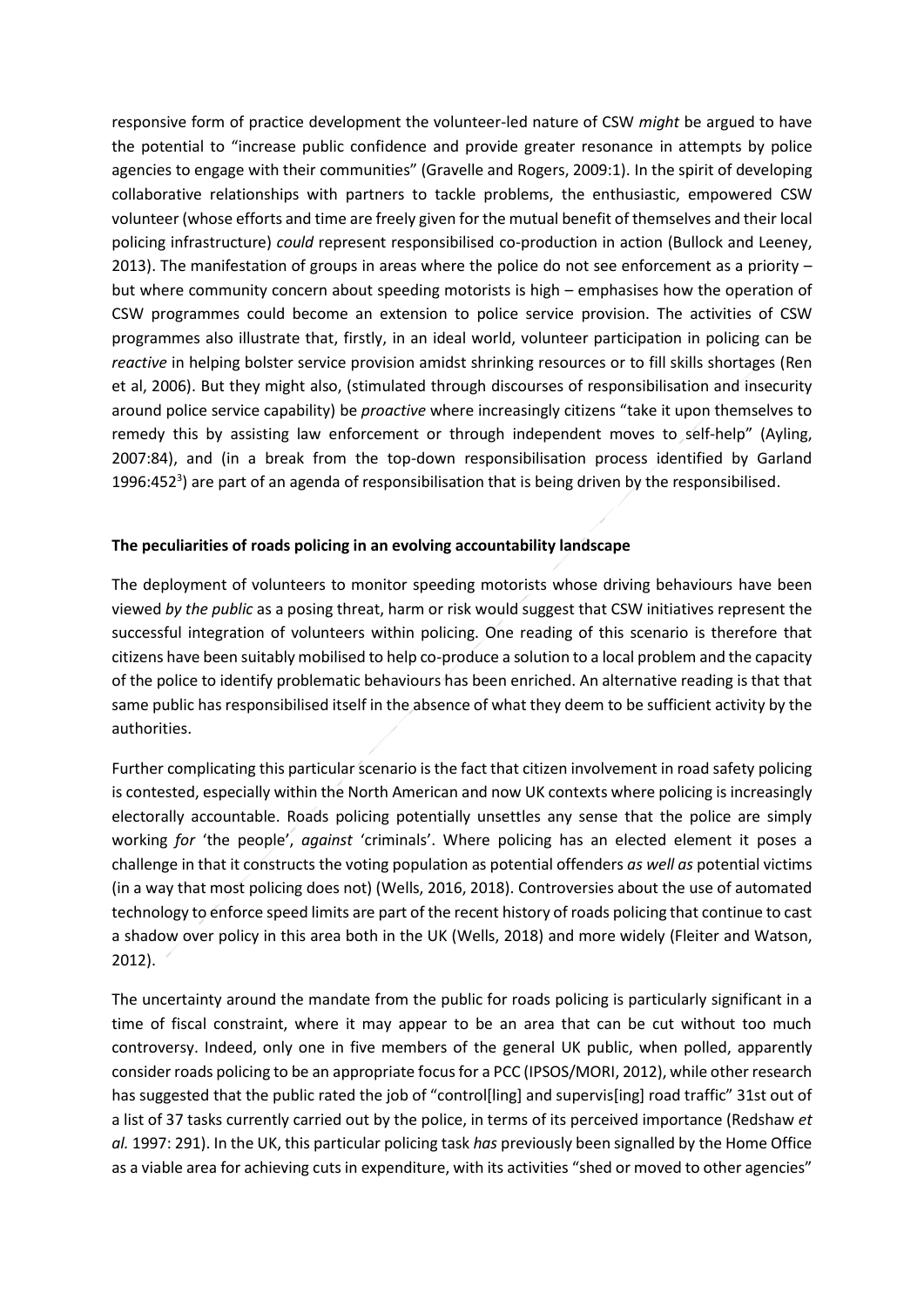(Millie, 2013: 147) and, furthermore, potentially suffers within a context of a strong national steer for a police focus on 'real crime' (May, 2010), suggesting little protection at this level. Some estimates have suggested that there was, indeed, a 23 percent reduction in traffic police in England and Wales between 2010 and 2014 (BBC News, 2015).

The challenge for police leaders and decision-makers is not only to establish the level of prioritisation they afford tackling speed enforcement, but to establish the extent to which volunteer-led schemes can play a role in responding to speeding motorists. In the UK context, where the complexity of operational arrangements are still coming to terms with the reforms outlined within the 2011 Police Reform and Social Responsibility Act, these challenges are brought into sharper focus. The democratically elected PCC acts as a conduit between the demands of the electorate and the police service for their particular force area, holding the Chief Constable to account for achieving the aims set out in the PCC's Police and Crime Plan, whilst simultaneously accountable to the public themselves as a result of their elected status (Raine and Keasey, 2012). The concept of the PCC, imported from North America, is underpinned by a view of the police as "a business-like service which must be responsive to its consumers and efficient and effective at addressing their concerns" (Turner, 2014: 17), with PCCs responsible for "representing and engaging with all those who live and work in the communities in their force area and identifying their policing needs" (Home Office 2010: 11).

However, research has found that elected representatives (in the form of PCCs) reported that they are becoming increasingly aware of particular kinds of demand, as a result of reaching out to their electorate within their communities, with lower-level 'quality of life' type offences, such as littering and dog fouling, but also parking and speeding, most animating those communities (Wells, 2016). Understandably, when the methodology for accessing 'public opinion' is the meet-and-greet at the local village hall, or the parish council meeting, the picture is different to when the methodology is the public survey (Wells, 2016). Poulter and McKenna (2007), furthermore, suggest that the hostile national media-led coverage of issues like speed cameras may, indeed, have obscured more positive attitudes towards roads policing at a local level. Despite the contentious issues noted above, it has been shown that PCCs have indeed been surprised by the strength of *support for* some roads policing activity in some local areas (Wells, 2016), and have found that it is an area of policing that they are increasingly finding that they have to confront. If, then, citizen demands are likely to be harder to ignore, and if (as suggested above) resourcing for roads policing is going to be harder to find and justify, then the concept of the volunteer is one that *may* appear to offer significant potential to variously accountable public figures.

### **Methods and Data Collection**

The objective of the research was to engage combinations of PCCs and CCs from different areas to obtain their views on the current state and future development of roads policing as a potentially contentious issue. The first elections for PCCs took place in November 2012 with the data used in this study being captured from interviews conducted in the latter half of 2014 as new governance arrangements were still in their infancy. Letters inviting participation in the research were sent to all serving PCCs and Chief Constables in England and Wales<sup>4</sup> and the data used in this paper comes from where pairs of police leaders from 11 force areas (a total of 22 participants) consented to take part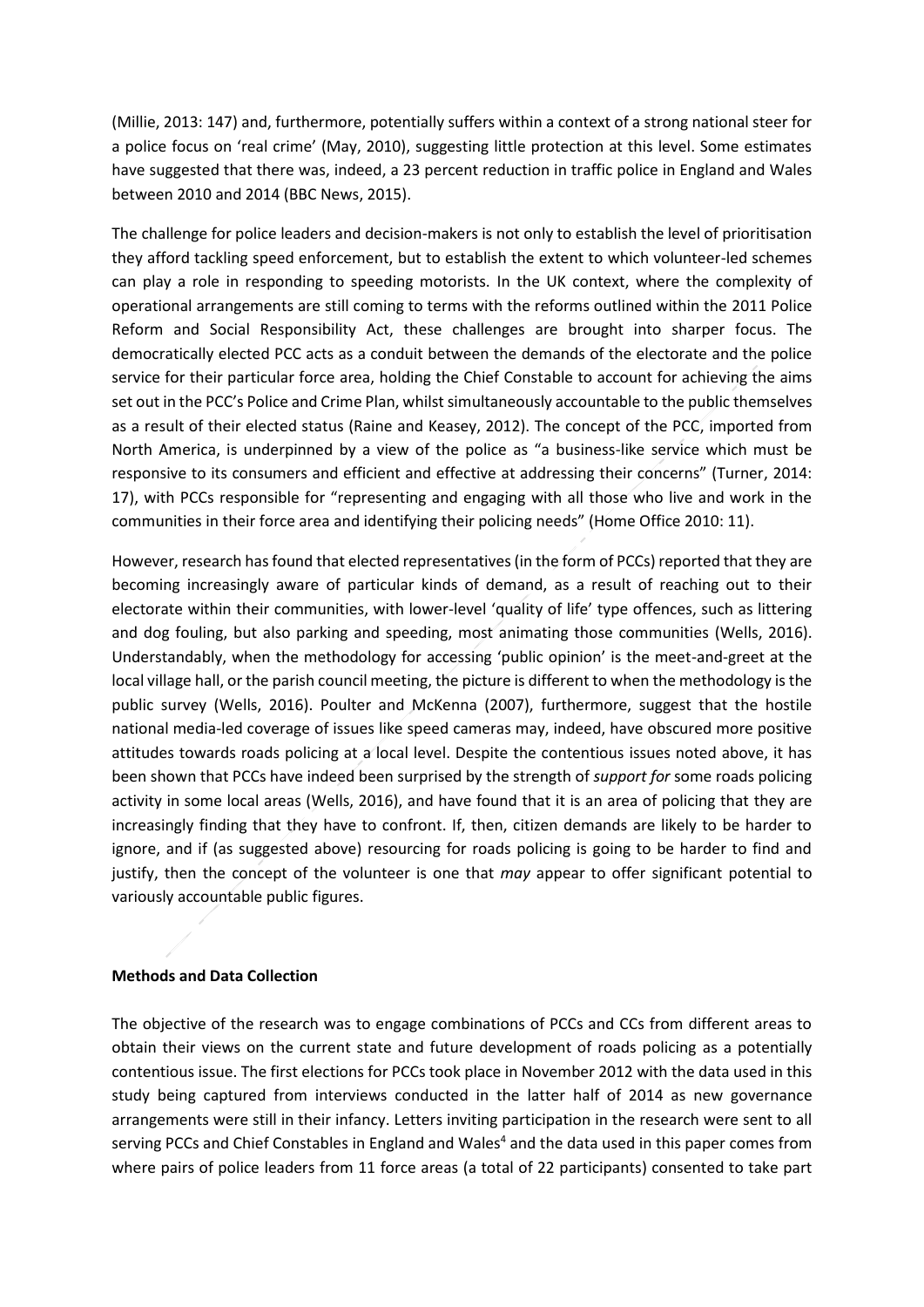and were interviewed separately<sup>5</sup>. There are, admittedly, self-selection issues here that can compromise the representativeness of the research. However, the sample includes male and female participants. There is a sample of urban and rural police force areas and representation from the three most prominent groups of policing and legal expertise that elected PCCs were drawn from; namely former police officers, former Police Authority members; and other related criminal justice practice experience (Mawby and Smith, 2017: 28). The sample also includes representatives from the three political affiliations elected PCCs were drawn from; namely the Conservative Party, the Labour Party, and PCCs who stood as Independents (ibid:27). Some of the PCCs had appointed their Chief Constable counterpart, whilst other Chief Constables had been in post prior to the 2012 November election<sup>6</sup>.

The research adopted an inductive approach with semi-structured interviews allowing participants to share their thoughts on the development of roads policing policy and practice, and of their reflections on new operational governance arrangements. Interviews took place in participants' places of work (in three cases interviews were conducted over the telephone) and lasted between 50 and 90 minutes. All interviews were transcribed and subjected to thematic analysis and, through that process, the interest in and reflections on, proactive participation of volunteers through CSW initiatives emerged. Participants were not asked to directly comment on CSW schemes but almost all interviewees spontaneously introduced discussion of CSW projects they had knowledge of or had considered.

In the remainder of the paper we explore how police leaders reflected on the value and capacity of volunteer-led initiatives to bolster service provision and to establish their views on who are – and who are not – deemed eligible partners in the development of co-production relationships with the public. We explore the views of PCCs and Chief Constables<sup>7</sup> in sequence and, in both cases, discuss their views on what they judge the contribution of volunteer CSW programmes to be, and the extent to which the approach mobilises the public to support operational objectives. Though the research is focused explicitly on the involvement of volunteers in policing, there is learning to be generated here around how police leaders – as gatekeepers to shaping the capacity of volunteers to actively contribute to policing practice – interpret and reflect upon the value of modes of active citizenry.

# **PCCs and the appeal of CSW**

# *The 'effectiveness' of CSW programmes*

When PCCs raised the subject of CSW they did so in broadly positive terms, although the reasons for their positivity varied. Underpinning many of the endorsements was the sense that they were increasingly aware of concern for 'low level' offences in their communities:

[E]verywhere I go from parking, parking on the pavement, speeding, lorries exceeding the limit, antisocial driving, it's everywhere you go. It's on everybody's mind. (PCC7)

[with the public] I use a pyramid. At the top are armed robberies, assault,  $CSE<sup>8</sup>$ , human trafficking. They won't affect anybody sat in the audience. When you get down the bottom of the pyramid; parking, dog poo, litter, stuff like speeding, they all start nodding. It's quality of life, but in policing terms, low level. (PCC6)

The methods adopted by PCCs for identifying exactly what concerns their communities have are, as argued elsewhere (Wells, 2016), likely to mean that such issues are foregrounded by the public when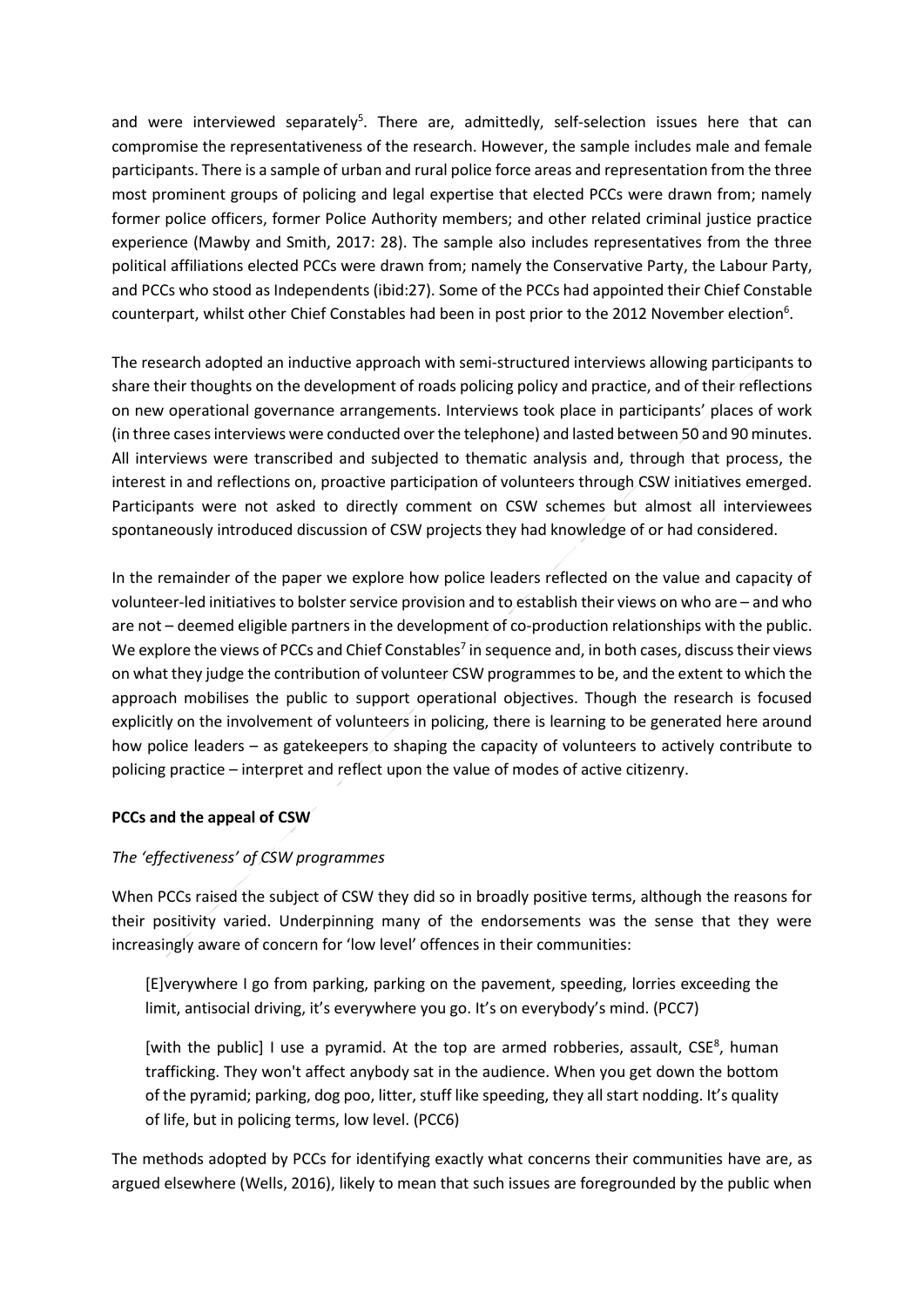PCCs consult on their priorities; but many admitted that they were surprised at the strength of feeling about 'quality of life' (PCC10) issues. With the prioritisation of speeding traffic by many citizens, PCCs were faced with the need to devise a response that most had not identified as a concern whilst campaigning, or when devising their first Police and Crime Plans, and therefore had not anticipated having to confront<sup>9</sup>. As such, they were dealing with a responsibilised public that had not been deliberately persuaded (Garland, 1996) to contribute to attempting to solve this issue.

What was clear from the way that PCCs spoke about CSW was that they saw it as a potentially 'effective' response to persistent pressure to take action against speeding motorists, operating with a very specific definition of what effectiveness was:

The [Director of the Safer Roads Partnership said] "We've tried this in the past. Don't like it." We said, "It doesn't matter what you don't like. The people want Community Speedwatch". I think it does work. The local community, they're feeling empowered. They'd been allowed to do something about that particular problem and a lot of people, these people who regularly complain, are really interested. (APCC2)

APCC2 clearly had a different idea of what 'works' means compared to their Safer Roads Partnership (who presumably had been looking for evidence of reduced speeds and/or numbers of people 'Killed or Seriously Injured' (KSIs) in road crashes at locations where CSW was in operation). To the APCC, 'effectiveness' was measured in terms of CSW's ability to enable them to respond to a group that continually demanded a response from them, an opportunity to 'empower' a community with the capacity to do 'something' in response to their concerns:

We think that [CSW] will add to the confidence of people within certain communities. It's great, empowering them, because they love it, and it's giving them ownership, isn't it?...They've been allowed to do something about that particular problem.. (APCC2)

Community Speed Watch is good – it's good for public support and it's visible. (PCC11)

PCC3, similarly, foregrounded the way in which CSW enabled them to enable others, with the *action*  itself (rather than any *outcomes*) the measure of success. The actual potential deterrent activity of motorists receiving a warning letter is, if anything, downplayed compared to the value placed on the community action that generates those letters:

It absolutely works…because it's all giving the community some power, isn't it, to take action themselves? (PCC3)

Again, no mention is made of reducing injuries or even speeds, and thus his measure of success is not dependent on actually reducing the threat that motivates those people in the first place. Rather it is a *feeling* of empowerment that they are seeking to provide to volunteers, perhaps assuming that that in itself will ameliorate feelings of unsafety, or at least quieten the fearful voices for a time. For others, CSW offered the opportunity for PCCs to display effectiveness in responding to those individuals who had spontaneously responsibilised in relation to this issue – who had decided "Well, let's do something for ourselves, not always be reliant on other people" (PCC1). In this sense CSW functions as resourcelight, effective (in some senses) response that a PCC can reach for in order to respond when a response is demanded.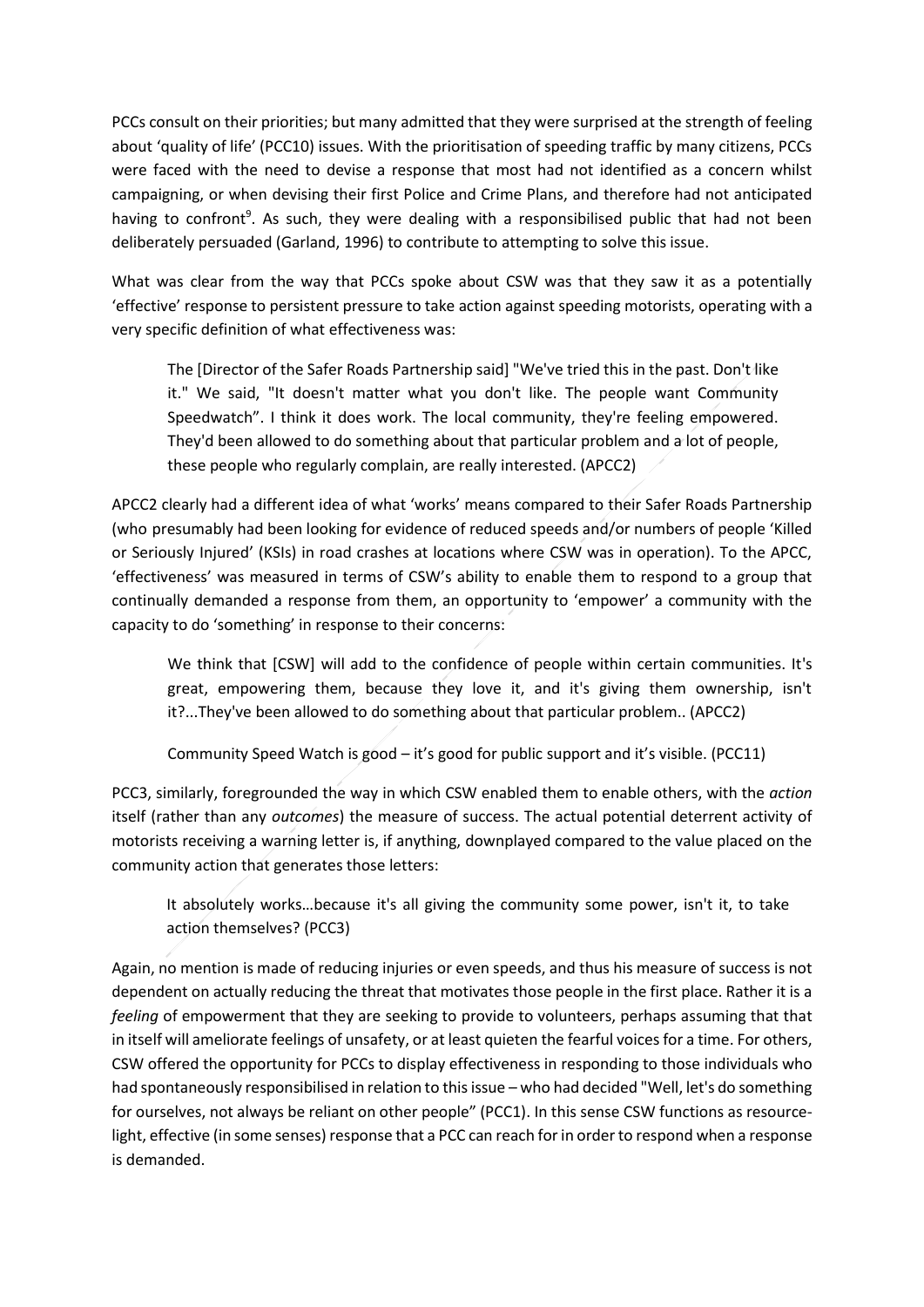# *Responsibilising the public, mobilising the community*

In the following section, PCCs allude to the existence of two types of concerned public – those that were expecting to hand over their problems to the state and have them solved, and those that were asking to be involved in the 'co-production' of a solution with authority (Bullock and Leeney, 2013). The latter group, as PCC7 illustrates, were those that would generate more sympathy:

They've all got concerns. Within that group you've got the people who just complain, complain and complain. [But] you've got some people who really want to do something about it and they're the smaller group who are really analytical about, they understand, they're trying to say, "Look, we need to do something about this area". They want to engage with an organisation who will take them seriously because they really passionately believe it, there's going to be a problem here and they're normally right. (PCC7)

Apparently, the reconnection of police and public is about more than the police understanding what animates their communities, otherwise those that PCC7 observes 'just complain, complain and complain' would be seen, unproblematically, as consumers exercising their right to provide customer feedback to a market provider. Clearly, in this case, citizen involvement in identifying, arguing for, *and* delivering a response is also required as part of the 'shaping' of local policing that underpins the PCC model. However, given the discrepancy (identified above) between what some PCCs believed signified an 'effective' intervention, and what members of the public may have been looking for in terms of effectiveness, it is entirely possible that not all partners are necessarily hoping to 'co-produce' the same thing. For a PCC concerned with giving communities a sense of 'empowerment' and 'ownership', CSW may appear an attractive route to the co-production of a sense of *democratic accountability*, whereas for the volunteers involved it may be that what was sought was the co-production of *order*  (Ren et al, 2006:465). Research with CSW volunteers would be needed to explore the extent to which this was a) true and b) problematic.

Further complicating the idea of active citizens co-producing solutions, was the fact that some PCCs were clearly concerned that those that shouted the loudest did not automatically get given the policing attention they demanded – even if they were prepared to provide those 'solutions' themselves. The idea that a volunteer co-producer needed to have the mandate of his or her wider community was a recurring theme of conversations with PCCs on this topic. Whilst PCC7 (above) clearly welcomed the fact that some of their electorate were willing to volunteer to be part of the response to the issues they raised (and indeed saw them as the ones that understood how things have to be approached 'these days'), for others, volunteering could be problematic:

We have a very active Speedwatch – I think there is one area that has been very, very, active! And that would be a good example of where one specific group can sometimes there's been a question of whether they have lost their mandate from the wider community. (PCC3)

In this sense, Leach's (2006) concern that much volunteer activity "lack[ed] accountability to the community [and] most members [were] self-selected rather than elected" (2006:4, cited in Ayling, 2007) was also one that could be levelled at CSW. Attempts at understanding what 'the community'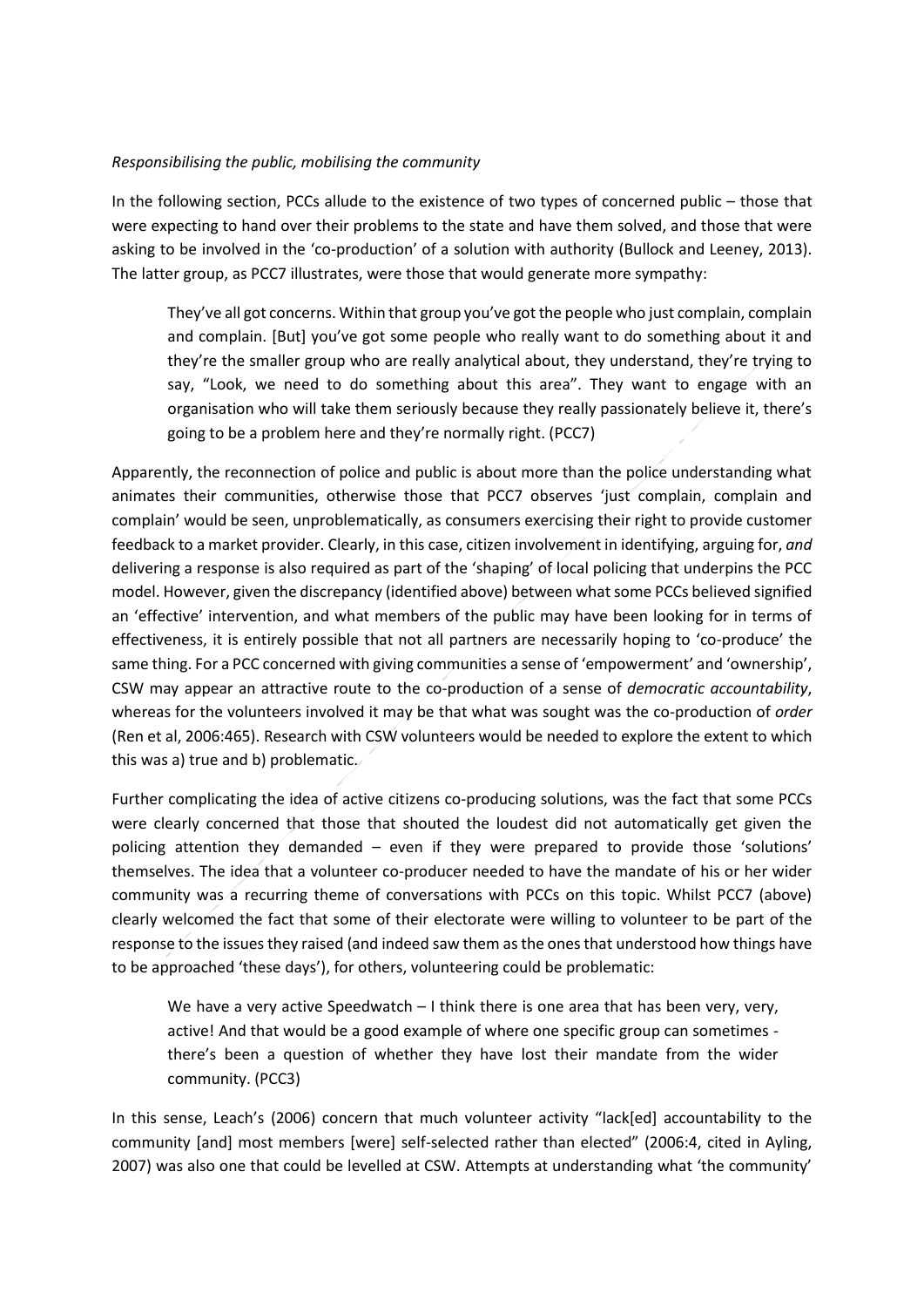wants and needs have always been beset by concerns that it is the loudest voices and the usual suspects that are the ones that manage to push their agenda most successfully (Skogan, 2003; Goodin and Dryzek, 2006); but in this case the notion of a mandate to represent seems to be even more pertinent, with some elected PCCs concerned that when they acted (or empowered others to act) they were acting in a way that was endorsed by the majority of the community and not just by those that made their presence most known:

It's very easy to sit around and moan, but you're making people work to do a Community Speedwatch, go around knocking on doors and getting a petition signed…they deliver all that then that really does show commitment and it's obviously an issue that that community cares about. (PCC1)

Here the 'need' for CSW is understood, not in terms of data about vehicle speeds, but in terms of demand, and the evidence that it will 'work' is understood in terms of being able to show that enough people want it for the PCC to feel confident in their mandate to act<sup>10</sup>. As indicated above, roads policing is an issue where a community may well be divided and therefore PCC1 asks the volunteers to go out and prove their own mandate. PCC1 even has a percentage in mind<sup>11</sup> (their 'model') that, if exceeded, demonstrated sufficient popular support for them to act:

Four hundred and fourteen houses, but 414 thousand cars go up and down that road a year. Don't they have a say too? Who has the say on road safety in an area, the people who live there? Because their children walk that road, or is the people who drive it? Well arguably it's both. So I don't think you'll ever get a perfect model, but my model is quite a good one because it does screen it down and it does make the residents work. (PCC1)

Whilst PCC1 saw a distinction between residents and motorists, many PCCs had become aware that most offenders were in fact locals (and therefore residents, motorists *and* voters), and raised this as a particular concern:

The other thing about speeding is that when you actually start to enforce in these areas where people complain, you find that 60% or 70% of the people you report for the offence are from that village that are complaining. (APCC2)

When you do do the enforcement you find that it is people who live in the village that are speeding. So that's an interesting… do they want enforcement? Well I won't be pejorative about that, it isn't just external people going from A to Z, it is people tootling between E and F in an area are speeding also. (CE5)

Rather than, as Leach suggests, volunteer patrols operating to exclude the 'different' or minorities (Leach, 2006, cited in Ayling, 2007), here they potentially pit equals within communities against each other – and PCCs cannot assume (as they may do in relation to other offences) that the volunteers are likely to be voters and their 'criminal' targets are not. PCCs are therefore facing a similar dilemma to that routinely associated with community policing, both being influenced by a new localism that problematically assumes a single community whose shared wishes can be represented and responded to. Whilst the less audible voices in previous attempts to reconnect the police and the public might have been reassuringly disenfranchised (for example 'troublesome' youth below voting age, or rehoused offenders unlikely to be exercising their democratic right to vote), here there is less of a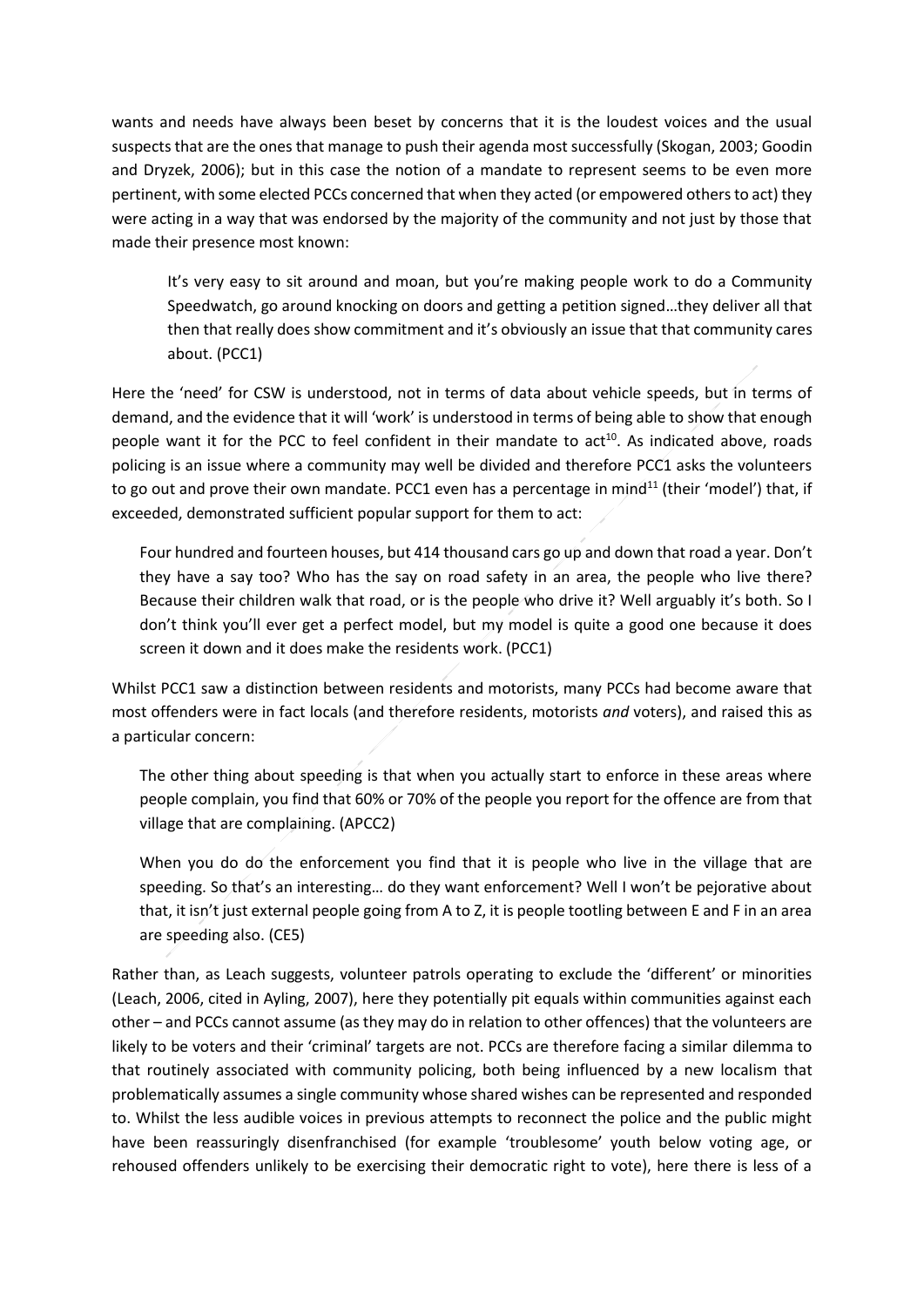power imbalance between the speeding motorist and the concerned volunteer, further presenting a representational challenge for PCCs. The fact that CSW offers a response, demonstrates responsivity, empowers and enables - but does not actually punish anyone in the vast majority of cases - cannot, therefore, be ruled out as part of its appeal for a PCC balancing potentially conflicting demands for in/action.

Despite some potentially tricky issues around mandate, then, the use of volunteers who are motivated by a local concern means that CSW is, in many senses, a logical response for PCCs. Volunteers from particular communities, who feel they have particular problems, are likely to respond well to a localised intervention. This also suits a PCC well, who may be reluctant to implement whole-force policies about roads policing, given its apparent sensitivity (Wells, 2018) and given that it may not have been an issue that they had personally chosen to foreground. CSW is a response that can be topically applied to meet specific local needs, and (importantly) can be topically absent where there appears to be no, or insufficient demand, and where there is no-one prepared to volunteer to coproduce a solution. This inequitable distribution of resources would be potentially problematic if those resources were coming from the police or PCC budget, but this issue is sidestepped when volunteers are used. Whilst not without some investment, they require much less resource than deploying paid police employees (see Bullock 2017, Millie 2018). So, whilst PCCs agreed that demand for action against quality of life issues was pretty much ubiquitous, they were able to avoid taking expensive or potentially unpopular action at force level because of the very particular nature and use of the CSW opportunity.

As argued elsewhere (Wells, 2015) the dividing line between strategic direction and operational decision making was most likely to be tested where issues of democratic accountability were at stake, and CSW allows a PCC to appear to be 'doing something' without being seen to interfere with operational policing by committing substantial resources that belong to the Chief Constable.

# **Chief Constables and the appeal of CSW**

# *The 'effectiveness' of CSW programmes*

A common assumption of the use of volunteers to carry out roles associated with policing is that they are effectively 'picking up the slack' where the police are no longer able or willing to perform certain roles, and that their existence means that "[m]oney, time and energy are saved" (Ayling, 2007: 84). In this interpretation of the volunteer role, it would be clear to see why CSW was attractive to Chief Constables faced with higher demands and less resources and, indeed, for some, this was what apparently motivated their support for the scheme:

Community Speedwatch, for example - just one element of roads policing, of course - has grown up as a result of communities absolutely wanting to do something about something they perceive as a problem, and we do not have the resources to be able to do it. (CC1)

I think it's a really complex narrative behind it, but certainly it is not uncommon to go to a public meeting and they say, "You're not doing enough about…". That's why you see the rise of voluntary Speedwatches" (CC3)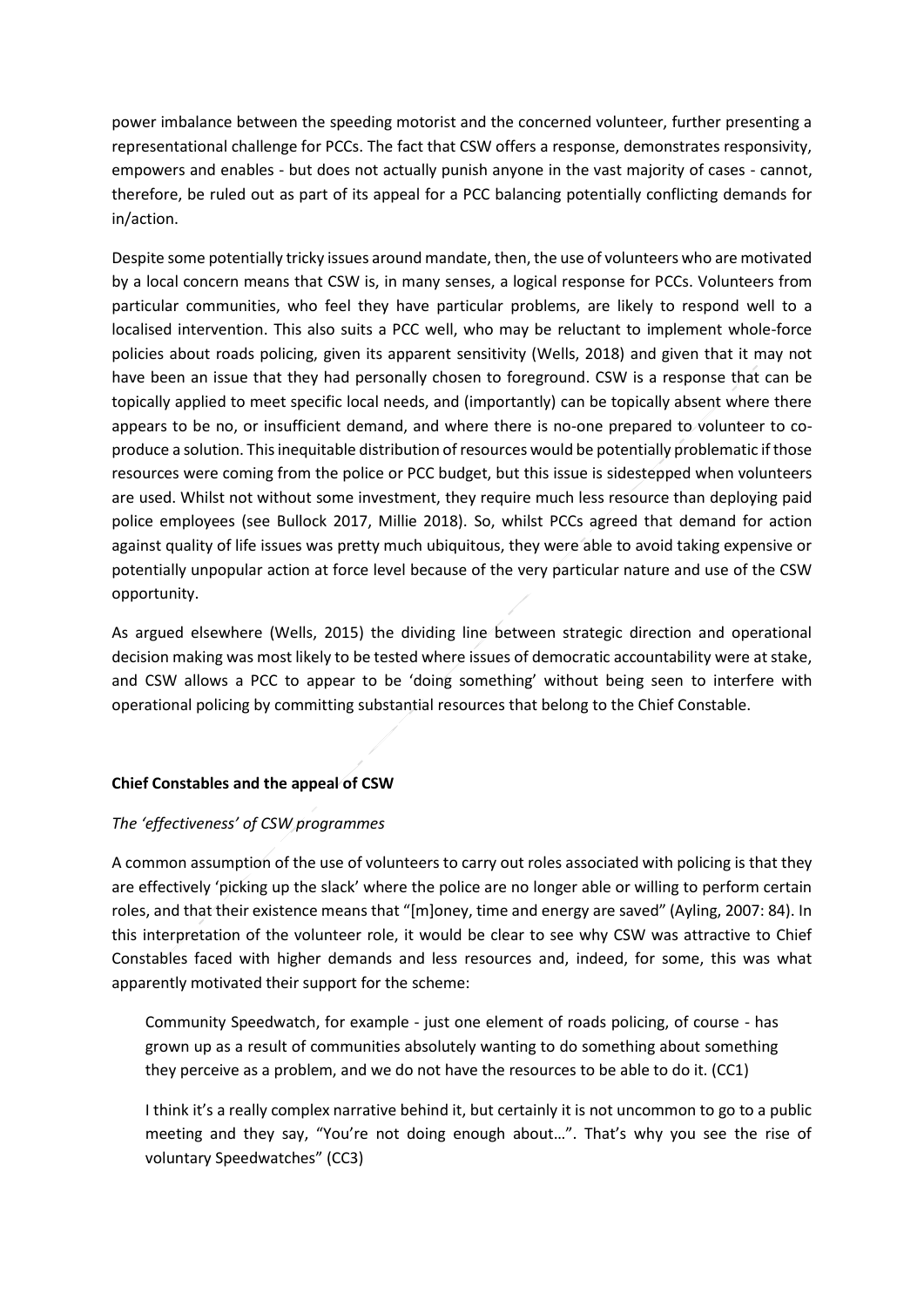For CC3, CSW volunteers were, indeed, 'gap filling', but it was not clear that, despite this, their contribution provided "extra physical resources, reducing pressure on front line services [so] that police officers can be freed up to return to frontline duties" (Gravelle and Rogers, 2009:4). In other words, it was not clear that they filled a gap that the police acknowledged was theirs to fill. Whilst CC1 was happy to admit that there were insufficient resources to provide the service being demanded, it was not clear that this was something that *would* have been provided even in more affluent circumstances. CSW's existence however could be described as a "force multiplier" (Ayling, 2007) in that it produced a net increase in the policing activity present within a society. So, although it is not clear that monitoring local vehicle speeds was something "that the police would ideally do if not for a lack of manpower or other resources" (ibid: 73), it is clear that the police were nonetheless on the receiving end of multiple calls to take action and that this necessitated some kind of response. Whilst the shift towards community policing has ensured that this is nothing particularly new, what was clearly adding to the challenge was the fact that calls for a response from the police could also now come via the PCC (to whom the Chief was, of course, accountable):

When [the PCC] gets pressure from them or pressure from councillors saying "why aren't you enforcing a 20mph speed limit, or why have tickets gone down by 2,000 on last year?", that's when it pops up. (CC5)

[The PCC] sees [themselves] as the voice of the public. If the public are saying "I'm fed up with the speeding here" [they] will tell me. I don't mean to be critical, [they] will respond to the public's demands as well as have an overall sort of strategic view. (CC3)

As Bullock and Leeney (2013) note, a challenge of community policing approaches, and a challenge of the accountability model represented by the PCC, is that "residents prioritize the 'quality of life' issues which…are not necessarily priorities for the police service as an organization" (p 204-5) and would not necessarily have been ones that the police would have actively sought to responsibilise the public to address. However, a response of some sort *is*required, both because of the accountability relationship between PCC and Chief, but also because of the need to police with consent. As Jackson and Bradford (2009) note, it makes absolute sense for a Chief Constable to devote effort to changing perceptions and reducing fear, which may be more consequential in terms of police legitimacy than 'actual' decreases in offending and/or danger. This necessitates a careful balance in the context of declining levels of resource:

We try to balance community concern against confidence and satisfaction in policing generally, with our deployment methodology. But the truth is we can't deploy as much as people want, because we haven't got the numbers, because we still have to deal with 24/7 policing, because those officers are being used to do general policing (as opposed to purely roads policing) more so than ever. (CC1)

What is absent from these quotes, just as it is from those of PCCs, is a sense that CSW is deployed because it reduces the vehicle speeds that caused concern in the first place. Whilst it is, admittedly, particularly difficult to measure the effectiveness of CSW in these terms (see Hewson, 2008) it does not appear that Chief Constables were particularly looking for that kind of evidence when deciding if CSW was an appropriate response. Certainly, none offered KSI ('Killed or Seriously Injured') data, or similar, in support of their use of the scheme, and were more likely to reference community concern, public satisfaction or pressure from the PCC as motivations. As in the following example, Chief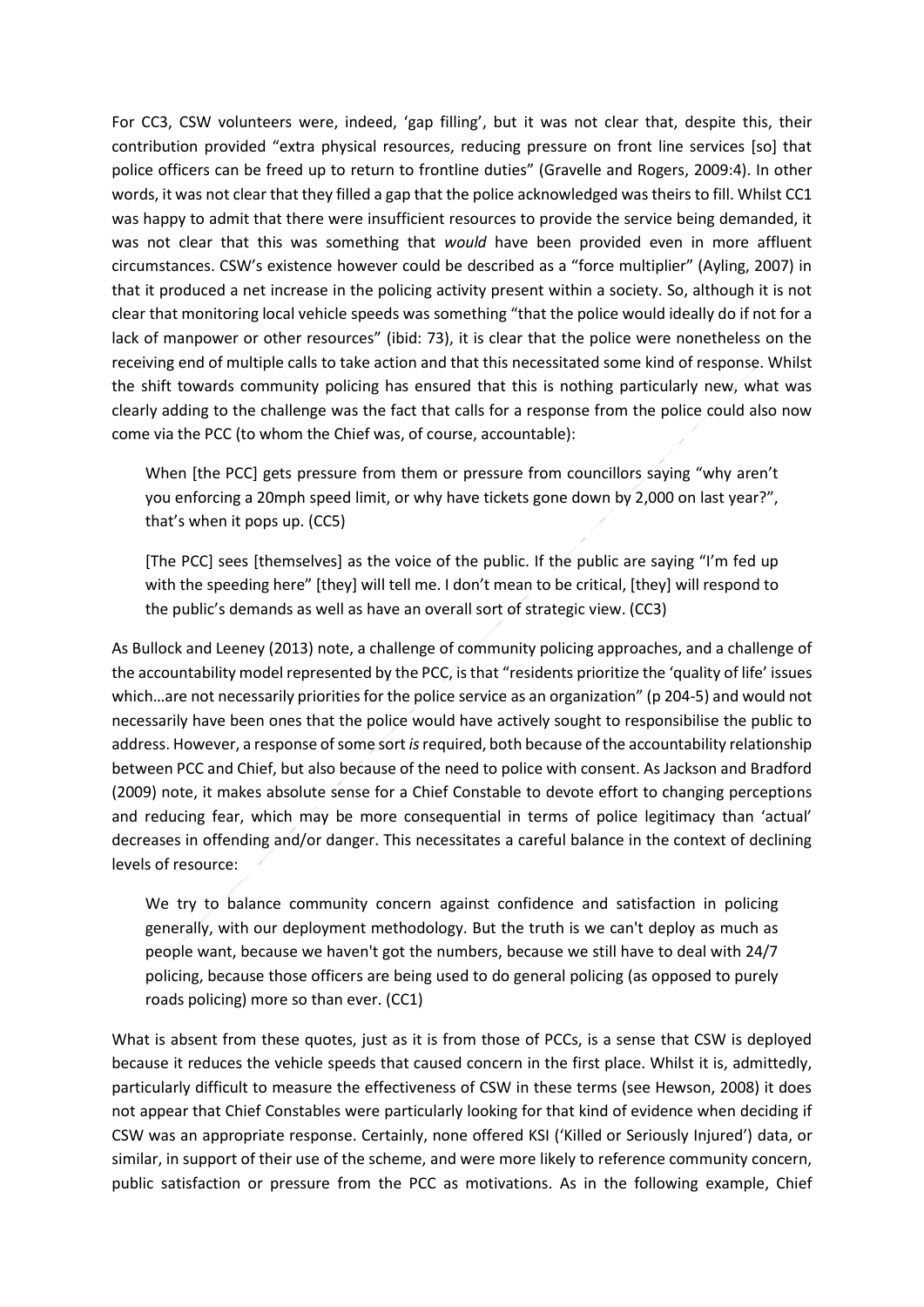Constables foregrounded similar benefits to those identified by PCCs with behaviour change being a possible secondary effect of a CSW programme:

It just does what it needs to do. Which is a bit of self-help and people like to do that. Plus there's a bit of awareness raising with the community and hopefully a few people getting to know and change their own behaviours. (CC2)

For this Chief it is the *activity itself* that has value, not the potential for CSW to gap-fill. The potential for 'doing something' is clearly hoped to appease the volunteers, whilst the Chief is only 'hopeful' that 'a few' people may change their actual behaviour. In other cases, CSW deployment was deliberately designed to demonstrate to concerned communities that, although they thought they had a speeding problem, they actually did not. As such, it may have been hoped that fear (and demand) would be reduced as a consequence of this being demonstrated to them:

People's perception isn't always a reality. You might think this person coming towards you, "Oh, definitely speeding," and actually isn't. So they're able to go back to the communities and say, "Well, they've been out X number of times and… really, they've only found one or two, and actually, that was John from the next village". So it has that effect of actually education in its own right as well. (CC1)

However, in this case – and for CC10 below - having, or not having 'a problem', was defined by whether or not any law was being broken, rather than by whether or not people were feeling (or indeed actually were) unsafe.

There is a tension if you like, between the perception issue, and the actuality of what is happening there, which is that there aren't road crashes there and there isn't empirically evidenced problem. (CC10)

This is understandable given that it is the police who are being called on to act, and given that the law is the basis of their operations; but it represents only one possible understanding of the issue. For CC1, again, CSW was therefore equivalent of "offering antibiotics for a cold":

Sometimes what you think will do something, won't, and that's why the police need to go much more evidence-based with their approach to anything. Community Speedwatch would be the example, saying, "Do you know what? Have the antibiotics then, but do it yourself, and see if it has any effect," and then, of course, people thinking, "Well, no, it doesn't". (CC1)

Whilst a Chief Constable might be reassured by speed monitoring results that show that relatively few drivers are exceeding a speed limit, it could well be that residents are not concerned with limits themselves but are reporting a more generalised sense of unsafety. Drivers driving below the limit may still feel threatening to pedestrians and residents and their technical relationship to a rather arbitrary limit might not be the point. Here, then Chief Constables, PCCs and CSW volunteers may disagree about whether in fact there is a problem to be solved and, indeed, whether CSW is any kind of solution.

*Responsibilising the public, mobilising the community*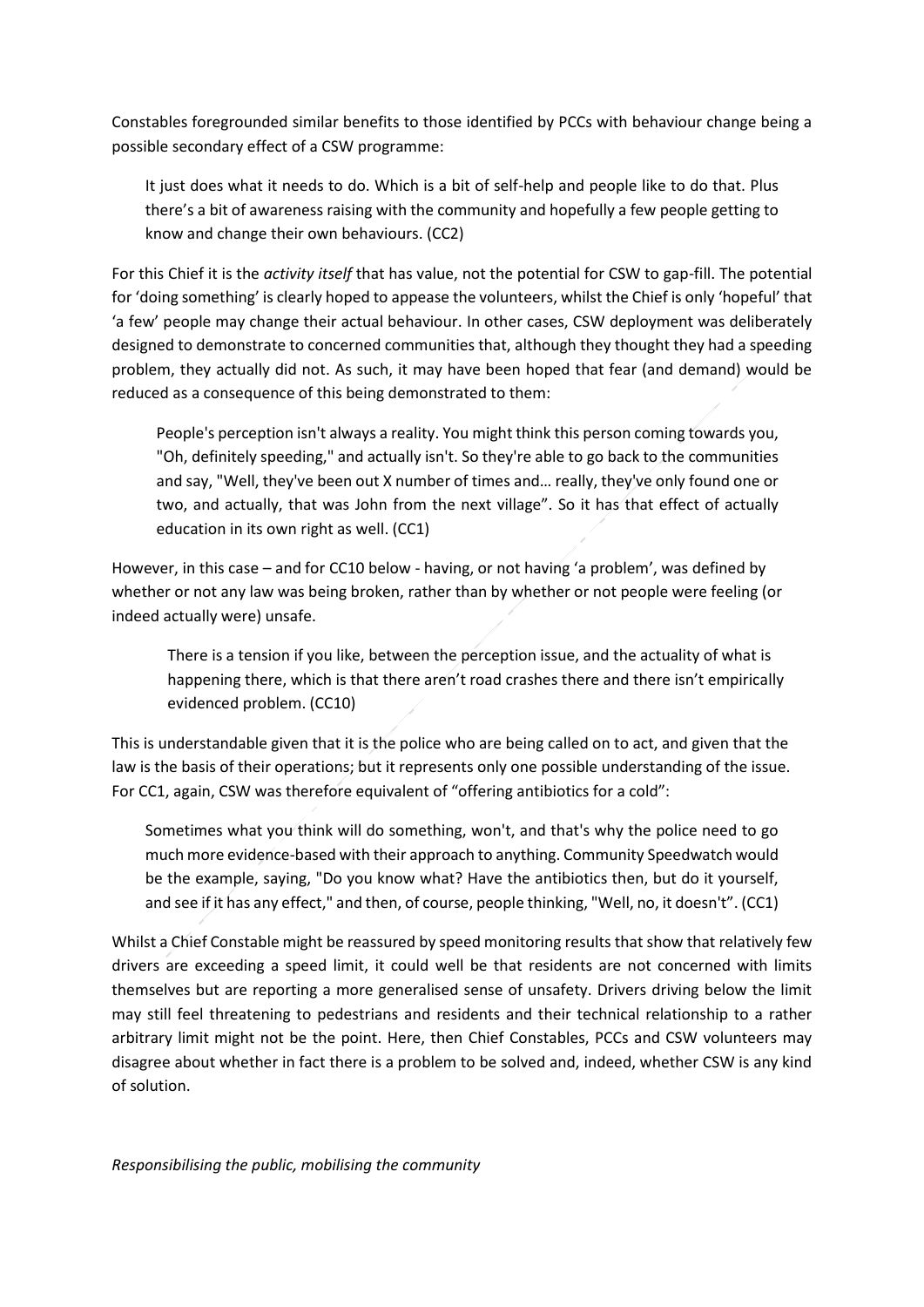Whilst, as shown above, many Chiefs were supportive of CSW and promoted its use (for whatever ends), some expressed concerns about the use of volunteers in this way. Many of these concerns seem to have been motivated by the perception that, whilst the responsibilisation was welcome it was welcome only up to a point – and that this point was appropriately defined by authorities such as the police:

A group of people, when I first arrived, said "Welcome to the force, it's always nice to meet a new Chief – can you give us some money because we want night vision goggles?" And they are continually using a lot of resource in the constabulary complaining that they are not allowed to work in plain clothes, hide behind fences… Stingers have been mentioned. (CC5)

As such, police use of CSW has to tread a fairly careful path between encouraging individuals to see themselves as voluntary partners in co-producing policing, and seeing them "slide into vigilantism" (Ayling, 2007:89). For the group referenced above, it seems clear that the gesture of speed monitoring equipment has been deemed insufficient, and the responsibilised group members are now demanding that they be equipped to tackle the issue that they feel the police (by allowing them to form a CSW group) have seemingly admitted exists. At the heart of this dilemma is the issue, alluded to above, of the relative expectations of the different individuals for whom CSW may be seen as 'doing something'. In this example – and that below - different understandings of what an effective outcome is are at the root of conflict between the police and the community, and the potential seen in CSW by Chiefs and PCCs does not appear to align with what some group members are looking to get out of it.

This particular community was one of those that instigated [CSW] before it became force policy. At the minute they are reluctant to continue with it because they feel that they are not being supported with "hard enforcement" – my phrase not theirs'. (CC10)

Whilst short-term reductions in demand for police action, or short-term 'empowerment' of individuals may be achievable through the use of CSW, it is not clear that, longer-term, volunteers will continue to feel satisfied with the opportunities for empowerment that they have been permitted and whether their activity will continue to contribute to addressing their felt sense of insecurity. Ren et al (2006) have suggested that it was originally thought volunteers were distrustful of government, and volunteer groups formed "when citizens believed that government was not providing adequate law enforcement" (p469). They suggest, however, that this has been challenged more recently and that "in general, volunteers tend to support the idea of police-community partnership and believe that citizen participation can help local police agencies control social disorder and improve the quality of life in their neighbourhood" (ibid, p469). Whether volunteers are motivated by support for, or lack of confidence in, the police is likely to be key in whether CSW continues to be seen as a 'good enough' response to the problem, or whether problems, like those experienced in area 5 (above), become more frequent. Ren et al. also found that "[t]he likelihood of being a volunteer was dramatically increased if the respondents held favourable attitudes toward local police" (2006: 574); but it is possible that this finding relates to being a volunteer who makes themselves *generally available* to the police. In the case of a CSW volunteer, it seems more likely that motivation comes from a sense of *specific threat*, and a feeling of unmet need, which may make *some* such volunteers more prone to vigilantism. As another Chief suggested, not all volunteers are felt to have the 'correct' motivations and it is important to check (much like a PCC might check out a potential volunteer's mandate) that they are in it for the right reasons before allowing them to be empowered: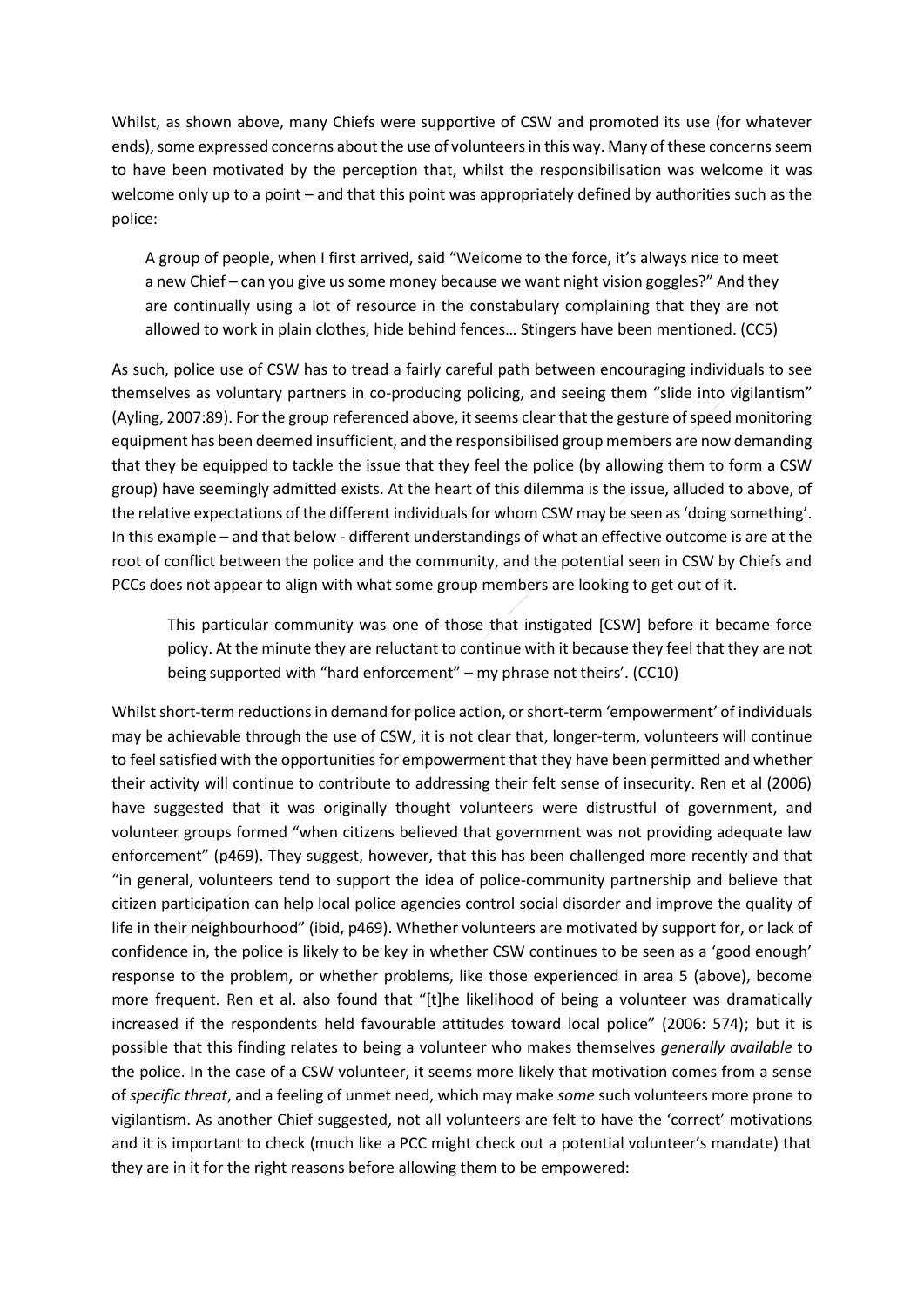We've started rural speed watch, where we've trained and equipped communities to use radar guns. Can't prosecute on the back of that but they have to pass a test. We can't just give them out willy-nilly. We do a bit of monitoring first…there has to be a degree of vetting around the individuals because we don't want to turn it into a personal vendetta. (CC2)

As such, volunteers appear to be being selected for responsibilisation by Chiefs, just as they are required to demonstrate suitability for responsibilisation as far as PCCs are concerned. The experience of vigilante tendencies in area 5 (see earlier quote), and the concerns raised in relation to vendettas in area 2 (see above), also demonstrate how apparent resource savings associated with using volunteer labour should not be taken for granted. As Ayling (2007:92) observes, the "gift" of citizens' proactive participation in co-produced policing forms (like CSW) necessitates "thoughtful and timeconsuming shepherding" if it is to genuinely free up officer capacity (it not being clear that officers would have been doing that work in the first place).

Other concerns voiced by Chief Constables centred less on the potential over-confidence of the volunteers, but on their vulnerability:

I didn't know if I liked the idea of Community Speedwatch, I'll be honest, purely because I knew, from being a Police Officer, that out of everything that can raise tempers, it is speeding, and I didn't really want to put members of the public in that place….It has split villages without a doubt. Half a village wants it, and part of the village doesn't. (CC1)

At least one Chief Constable could therefore see the potential for conflict between divided communities and (as above) naturally understood the issue of primarily *local* motorists being identified in terms of order, rather than in terms of mandate (as the PCCs had). What this highlights is that CSW does differ from other types of volunteering in support of the police in that it is more *exposed* than (for example) Crimestoppers or Neighbourhood Watch. CSW volunteers are directly 'linked in' to police disciplinary activity, and are readily identifiable to those that they are seeking to see disciplined – who are, it seems clear, often members of those same communities. Indeed, in their work on police volunteering, Gravelle and Rogers specifically identify speeding as a contentious and divisive issue, on the basis of a newspaper article about a "road safety war" where residents set speed "traps" for their neighbours (Doughty, quoted in Gravelle and Rogers, 2009).

Therefore whilst Chief Constables were broadly supportive of CSW as an opportunity to respond to public (and PCC) concerns, some also acknowledged that volunteers were not always, or necessarily, an unproblematic policing alternative. Volunteer activity was not the 'right thing' for everyone, nor was it always harmonious in terms of either police/community or intra-community relationships, particularly when a roads policing issue was at its heart.

# **Discussion and conclusions**

The existence of CSW is, to some extent, a logical consequence of moves towards community and neighbourhood policing, in a context of reduced resources, amidst a narrative of responsibiliation, active citizenship and co-production, and at a time of increased concern with the accountability of policing. Analysis of its deployment by key policing figures reveals, however, that its use serves particularly the needs of those who offer (or withhold) the chance to volunteer – to be responsibilised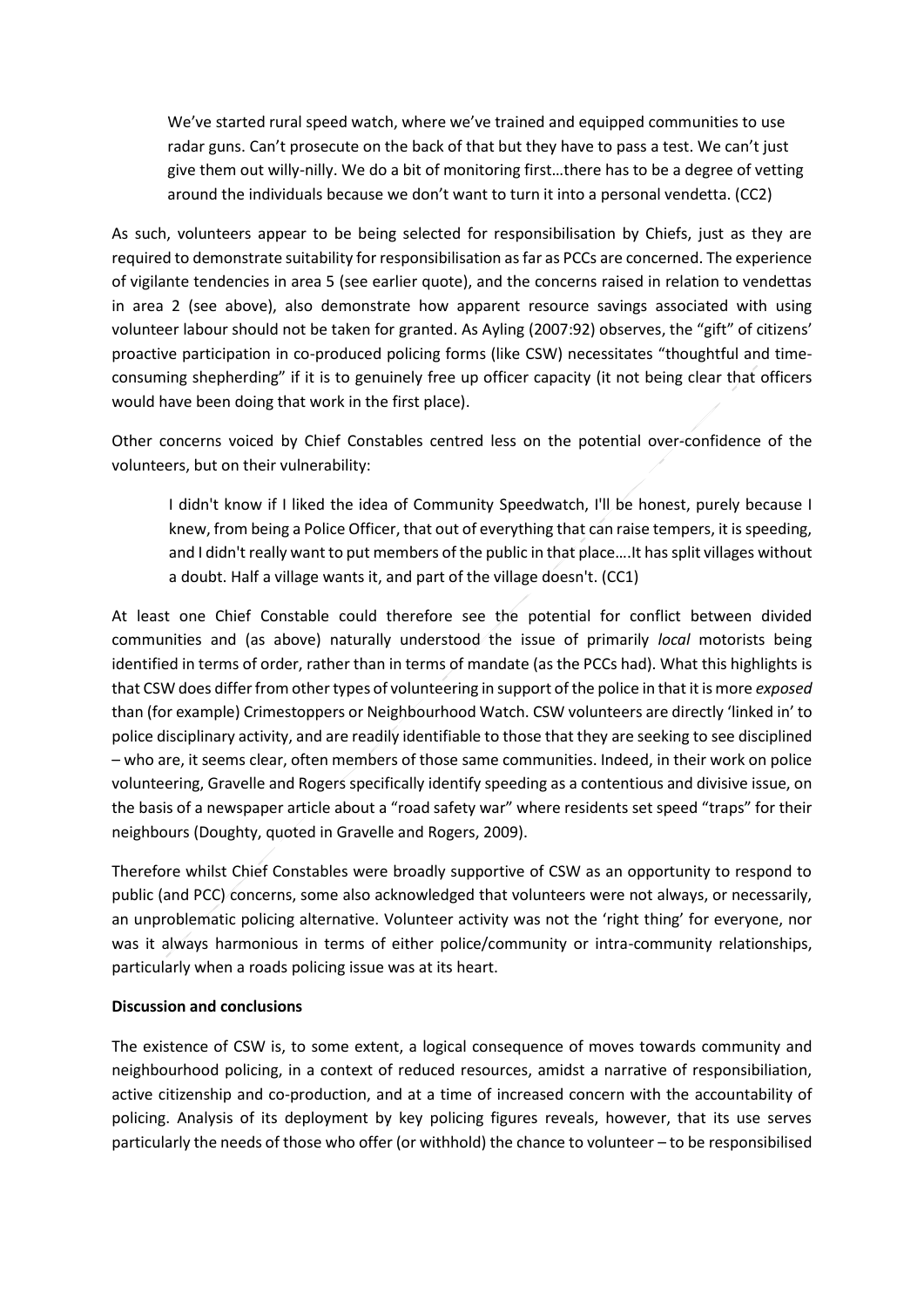- and that its continued appeal will depend on whether it continues to be seen as a solution to a policing problem for *all* concerned.

For PCCs, the appeal of CSW, and of the volunteers that are involved, is that it offers a way of addressing a set of community concerns that PCCs have 'discovered' (i.e. been told that something must be done about) as a result of being more visible in their communities. By offering a CSW scheme a PCC can appear to value community concerns (without committing significant resources) by permitting responsbilisation in specific circumstances. The voluntary nature of the scheme means that other areas cannot complain about inequitable resource distribution (because the community gives the resource rather than taking it), whilst the 'advisory' nature of the actual response means that a significant section of the community who may not support this particular roads policing activity is not alienated. It is therefore a useful resource for responding where a single, unified, consumer voice on a subject cannot be heard.

For Chief Constables, CSW may be a relatively resource-light option that allows the Chief to acknowledge their own accountability to what the PCC now sees as a priority. It also allows a police force to appear responsive and engaged with its communities in a more direct way, and in doing so may contribute to public satisfaction levels. What is not clear is at which point, any of the real term reductions in offending, harm, or both, envisaged by Garland (1996:452) as an outcome of responsibilisation are achieved. The future of CSW may therefore depend on the length of time it continues to serve the various needs of those involved and for them to continue to believe that it represents a legitimate method of 'doing something', and a legitimate outlet for responsibilisation.

Both PCCs and Chief Constables were concerned that those they empowered to become volunteers were the 'right' people, and as such there are hurdles to navigate before a gift of time is accepted; but the idea of who should be entrusted with responsibility differed depending on whether those empowering volunteers by allowing them to volunteer were primarily concerned with upholding the law or representing the people. CSW volunteers - and potentially other volunteers too - help PCCs and Chief Constables navigate challenging times when budgets are limited and demands are often competing. However, the success of CSW (however success is measured) is predicated on the availability of 'good' volunteers, who are not just 'complainers' (CC5, PCC7, APCC2), but willing to take action - who take instructions and respect limitations placed upon them. The ideal volunteer in this context, then, is the volunteer who is mobilised by fear, but has accepted that resources are scarce, has internalised the need for self-help, is willingly responsibilised, but is prepared to be empowered to the extent that the authorities are prepared to sanction, and to go no further.

This particular study therefore further demonstrates how complex it can be to responsibilise the public and that is it is not always a case of "persuad[ing] them to act appropriately" (Garland, 1996: 452). As has been observed in other contexts, responsibilisation is by no means a simple alternative to a statedriven response but requires significant 'steering' (Osborne and Gaebler, 1992), not least in relation to the management of both the volunteers and their expectations.

Ayling (2007) has suggested that a range of benefits can be associated with the 'gift' of volunteer time, including "a greater degree of self-regulation exercised by citizens, improved policing as a result of greater communication between police and citizens and the creation of social capital within communities which itself may bring about a fall in crime rates" (p74). Yet none of these outcomes seem to be the ones that are predominantly driving PCC or Chief Constable support of CSW. Whilst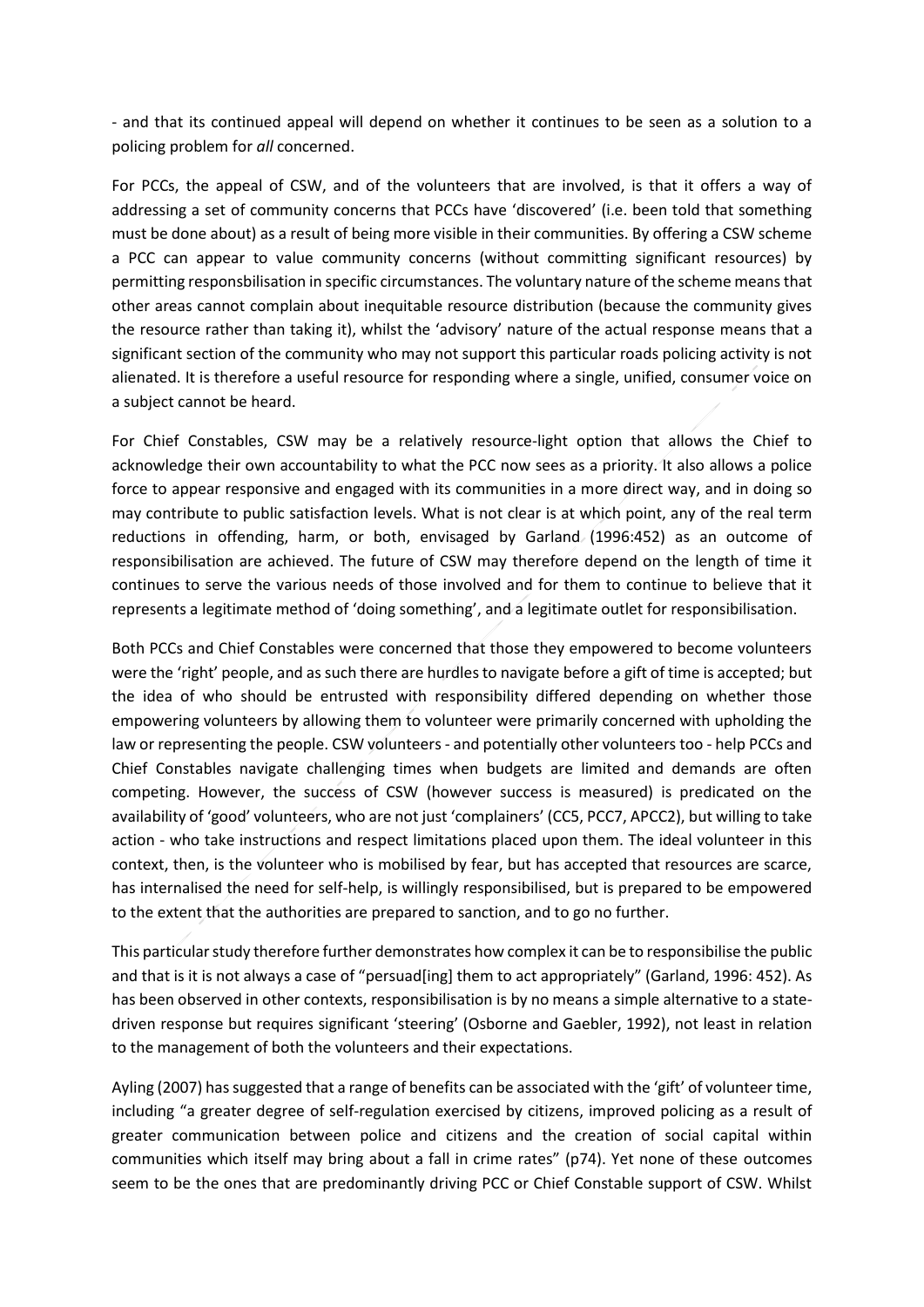these were no doubt welcome corollary effects of the use of CSW, their support seemed more apparently motivated by hopes about what it would achieve in terms of community satisfaction and accountability when more resource-intensive options were unavailable. CSW is perhaps, therefore, another type of 'gift' – that of an opportunity to co-produce the democratic accountability of the PCC and the legitimacy and accountability of the Chief Constable's force by letting everyone involved demonstrate that they are 'doing something'.

But the sense of doing something, even doing something good, is not a sound enough basis to govern the meaningful integration of volunteers within policing. That requires a greater and more mechanised system of public participation. Reiner (2016) has questioned whether the capacity to vote in elected officials is heralding the dawn of a more socially democratic system of policing. Raine (2015) has highlighted the multiple audiences the office of the PCC are subject to and need to satisfy, whilst Mawby and Smith (2017) question, having explored electoral voting patterns, how more answerable to the public the PCC model is compared to its predecessor.

This article has looked, in a more nuanced fashion, into the example of CSW to tease out the routine complexities that govern the operation of democratic accountability. What the analysis shows is how differently the publicly elected official and the operational lead, view the scheme and the public's role within its delivery. In this sense, CSW may act not as a "force multiplier" (Ayling, 2007) but appeal more for its apparent potential to act as a "democratic accountability multiplier". As such, its attraction to policing leaders seems to come via its ability to assist in the co-production of democratic accountability rather than, as the volunteers themselves might have envisaged, in the co-production of order itself.

This discussion hints at the need to reframe how the police, the state and public engage with regards to voluntarism. More specifically it makes us question whether individuals will continue to volunteer to co-produce if they do not feel that their motives are mirrored in the motives of their policing leaders (plural). CSW is a resource-light, empowering intervention that can be topically applied (and topically absent), and offers the potential to endear some parts of the community without alienating others. However, if volunteers do not ultimately see their efforts being rewarded by tangible improvements in safety (or at least feelings of safety) then time may mitigate against initiatives like CSW.

# **References:**

Ayling (2007) 'Force Multiplier: People as a Policing Resource' *[International Journal of Comparative](http://www.tandfonline.com/toc/rcac20/current)  [and Applied Criminal Justice](http://www.tandfonline.com/toc/rcac20/current)* 31(1) 73-100.

BBC News (2015, February 9), '*Drop in Number of Traffic Police in England and Wales*', available online at<http://www.bbc.co.uk/news/uk-31260003> (retrieved 9/2/15).

Bullock, K. (2017) 'Shoring up the 'home guard'? Reflections on the development and deployment of police support volunteer programmes in England and Wales' *Policing and Society* Vol 27(4) 341-357

Bullock, K and Leeney, D (2013) 'Participation, 'responsivity' and accountability in neighbourhood policing' *Criminology and Criminal Justice* 13(2) 199-214.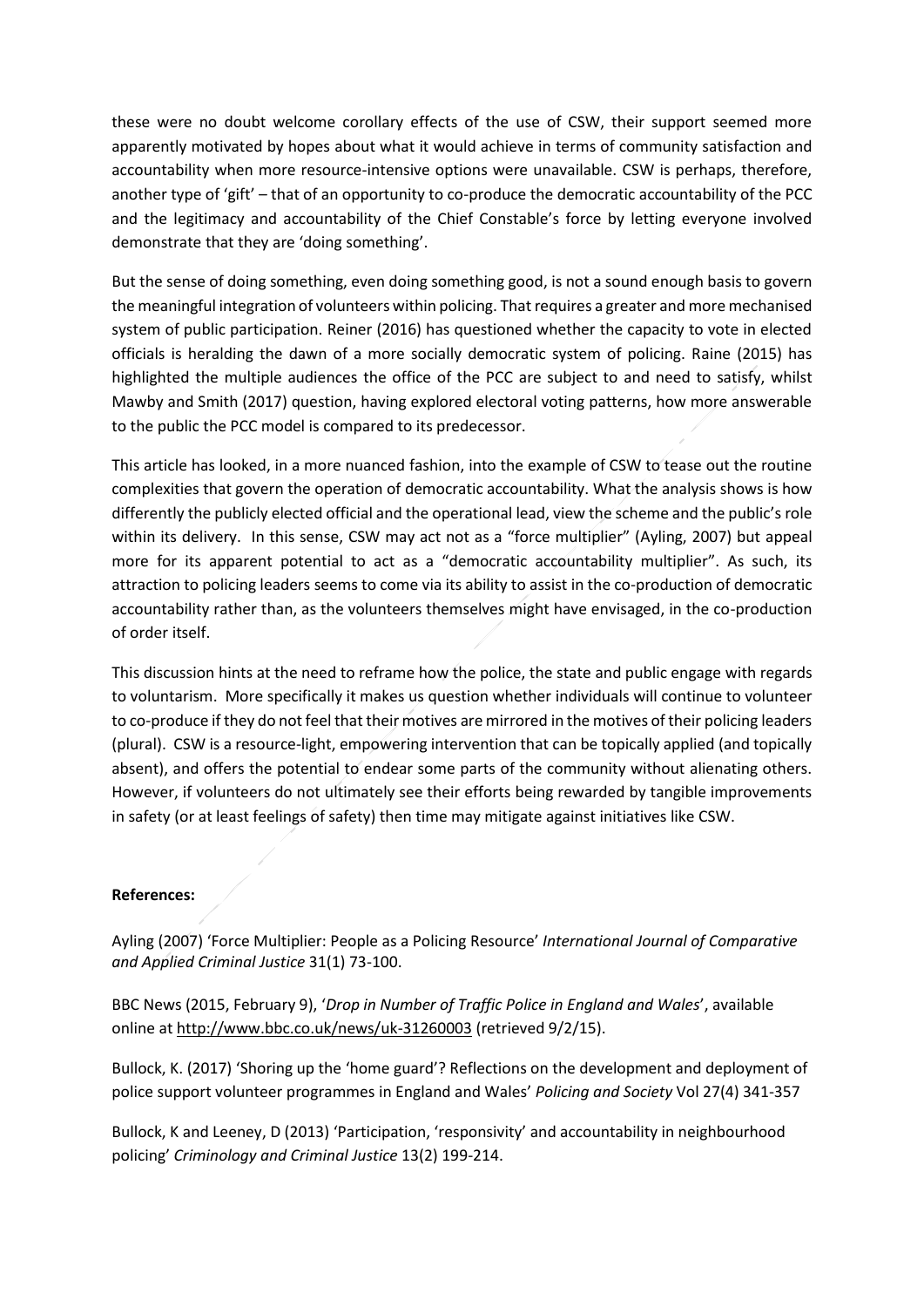Crawford, A., and Lister, S. (2004). *The extended policing family: Visible patrols in residential areas*. Joseph Rowntree Foundation, ISBN: 1859351875.

Dobrin, A. and Wolf, R. (2016)' What is known and not know about volunteer policing in the United States' *International Journal of Police Science & Management* Vol 18(2) 220-227

Faulkner, D. and Burnett, R. (2012) *Where next for Criminal Justice?* Bristol: Policy Press

Fleiter, J. J. and Watson, B. C. (2012) Automated speed enforcement in Australia : recent examples of the influence of public opinion on program sustainability. Journal of the Australasian College of Road Safety, 23(3), pp. 59-66.

Garland, D (1996) 'The limits of the sovereign state: Strategies of crime control in contemporary society' *British Journal of Criminology* 36 (4) 445–471

Goodin, R and Dryzek, J (2006) 'Deliberative Impacts: The Macro-Political Uptake of Mini-Publics' *Politics and Society*. 34(2) 219-244

Gravelle, J. and Rogers, C. (2009) 'The economy of policing - the impact of the volunteer', *Policing: A Journal of Policy and Practice*, 4(1) 56-63.

Hewson, P (2008) 'Quantile regression provides a fuller analysis of speed data' *Accident Analysis and Prevention* 40(2) 502-510.

HM Inspectorate of Constabulary (2010) *Valuing the Police* London: HM Inspectorate of Constabulary

Home Office (2010) *Policing in the 21st Century: Reconnecting Police and the People,* London: HMSO.

IPSOS/MORI (2012) *Poll on Police and Crime Commissioner Elections. PCC Omnibus Survey for the Transitional Board for APCC* [Available online at https://www.ipsos.com/ipsos-mori/en-uk/pollpolice-and-crime-commissioner-elections]

Jackson, J. and Bradford, B. (2009), 'Crime, policing and social order: on the expressive nature of public confidence in policing', *The British Journal of Sociology.* 60(3) 493-521.

Lister, S. (2013) 'The New Politics of the Police: Police and Crime Commissioners and the 'Operational Independence' of the Police', *Policing: A Journal of Policy and Practice,* 7(3) 239-247.

Loader, I., Goold, B. and Thumala, A. (2014) 'The Moral Economy of Security' *Theoretical Criminology* 18(4) 469-488

Loveday, B. (2018) 'Police and Crime Commissioners: Developing and sustaining a new model of police governance in England and Wales' *International Journal of Police Science & Management* Vol 20(1) 28-37

Mawby, R. I. and Smith, K. (2017) 'Civilian Oversight of the police in England and Wales: The Election of Police and Crime Commissioners in 2012 and 2013' *International Journal of Police Science & Management* Vol. 19(1) 23-30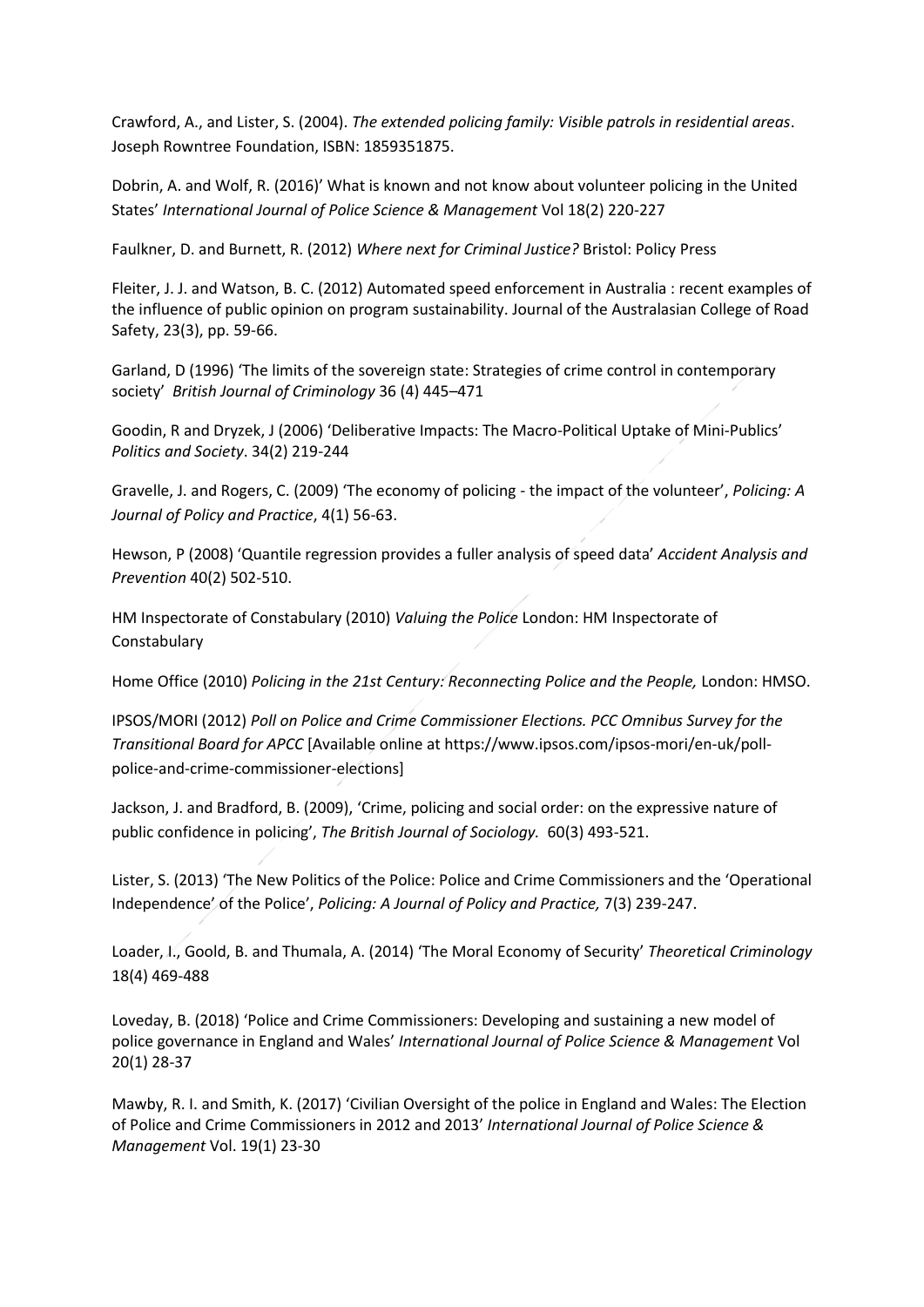May, T. (2010) Speech to the Association of Chief Police Officers and Association of Police Authorities National Conference, 29 June 2010, Manchester.

Millie, A. (2018) 'Citizens in policing: the lived reality of being a Police Support Volunteer' *Policing and Society* DOI: 10.1080/10439463.2018

Millie, A, (2013) 'The policing task and the expansion (and contraction) of British policing' *Criminology & Criminal Justice*, 13(2) 143–160.

Murphy, P., Eckerlsey, P. and Ferry, L. (2017) 'Accountability and transparency: Police forces in England and Wales' *Public Policy and Administration* Vol 32(3) 197-213

Osborne, D and Gaebler, T. (1992) *Reinventing Government*. Reading, MA: Addison-Wesley.

Poulter, D. and McKenna, F.P. (2007) *'*Is speeding a "real" antisocial behavior? A comparison with other antisocial behaviors', *Accident Analysis and Prevention*, 39(2) 384-389.

Raine, J., and Keasey, P. (2012), 'From Police Authorities to Police and Crime Commissioners: Might Policing become more Publicly Accountable?' *International Journal of Emergency Services*, 1/2: 122-- 134

Raine, J. (2015) 'Enhancing police accountability in England and Wales: What differences are Police and Crime Commissioners making?' in Wankhade, P. and Weir, D. (eds.) *Police Services: Leadership and Management* Switzerland: Springer

Redshaw J., Mawby R.I. and Bunt P. (1997) 'Evaluating Core Policing in Britain: The Views of Police and Consumers', *International Journal of the Sociology of Law*, 25(3) 288–301.

Reiner, R. (2016) 'Power to the people? A social democratic critique of the Coalition Government's police reforms' in Lister, S. and Rowe, M. (eds.) *Accountability in Policing.* Abingdon: Routledge

[Ren,](http://www.emeraldinsight.com/author/Ren%2C+Ling) L., Zhao, J., [Lovrich,](http://www.emeraldinsight.com/author/Lovrich%2C+Nicholas+P) N. and [Gaffney](http://www.emeraldinsight.com/author/Gaffney%2C+Michael+J), M. (2006) 'Participation community crime prevention: Who volunteers for police work?', *Policing: An International Journal of Police Strategies & Management,*  29(3) 464-481.

Skogan, W. (2003) 'Representing the Community in community Policing' in Skogan, W (ed) *Communty Policing: Can It Work*? Belmont CA: Wadsworth Publishing Co.

Slanksy, D. A. (2008) 'Work and Authority in Policing', in Dubber, M. D. and Valverde, M., eds., *Police and the Liberal State*, 110–135, Stanford: Stanford University Press

Toy, S. (2012) *Delivering soft measures to support signs-only 20mph limits: Report on research findings* Bristol Social Marketing Centre, University of West of England

Turner, L. (2014) '[PCCs, neo-liberal hegemony and democratic policing](http://www.emeraldinsight.com/doi/full/10.1108/SC-07-2013-0016)*', Safer Communities*, 13(1) 13-21.

Wells, H. (2018) 'The angered versus the endangered: PCCs, roads policing and the challenges of assessing and representing 'public opinion'' *British Journal of Criminology* 58(1) 95–113